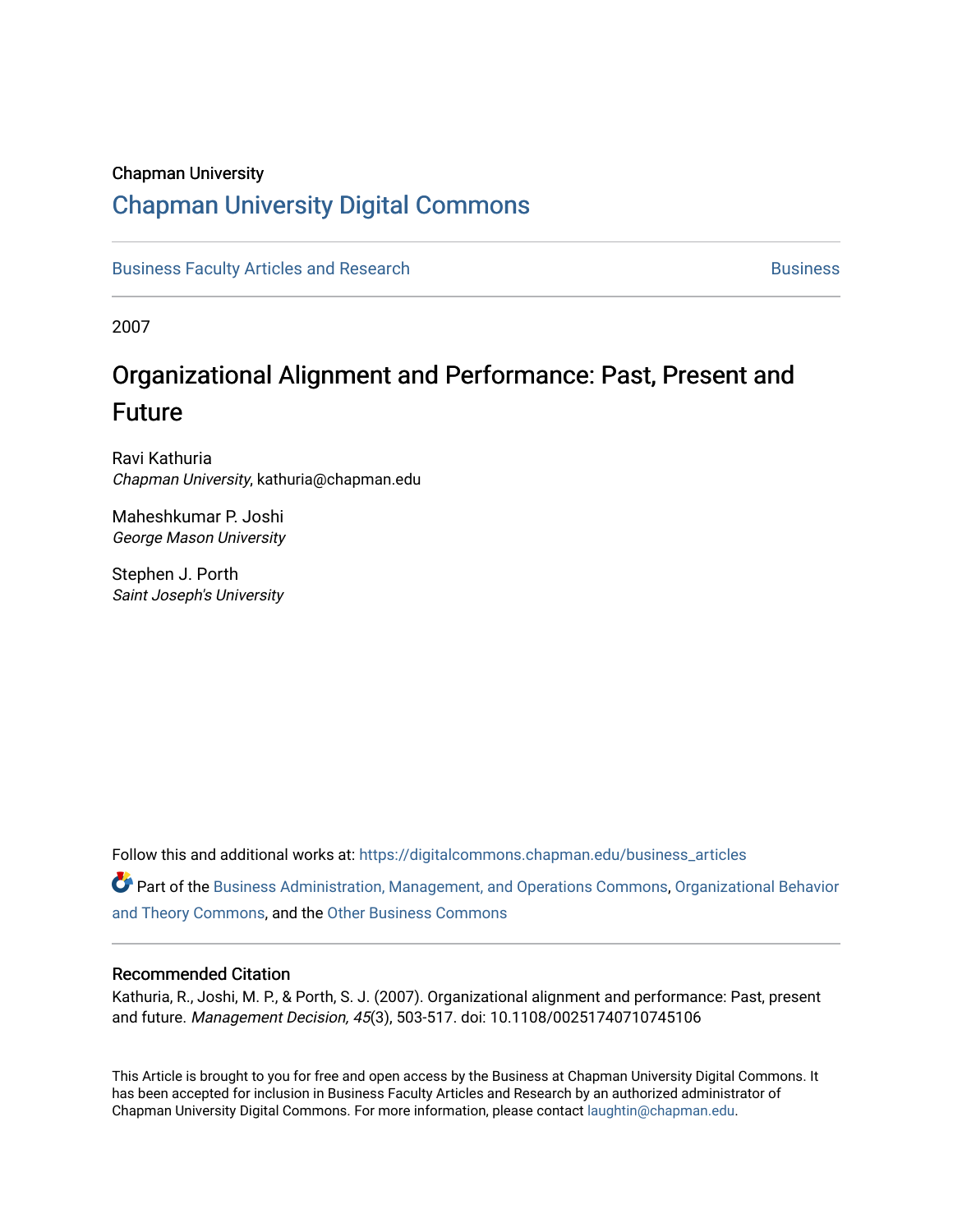# Organizational Alignment and Performance: Past, Present and Future

#### **Comments**

This is a pre-copy-editing, author-produced PDF of an article accepted for publication in Management Decision, volume 45, issue 3, in 2007 following peer review. The definitive publisher-authenticated version is available online at [DOI: 10.1108/00251740710745106](https://doi.org/10.1108/00251740710745106).

Copyright Emerald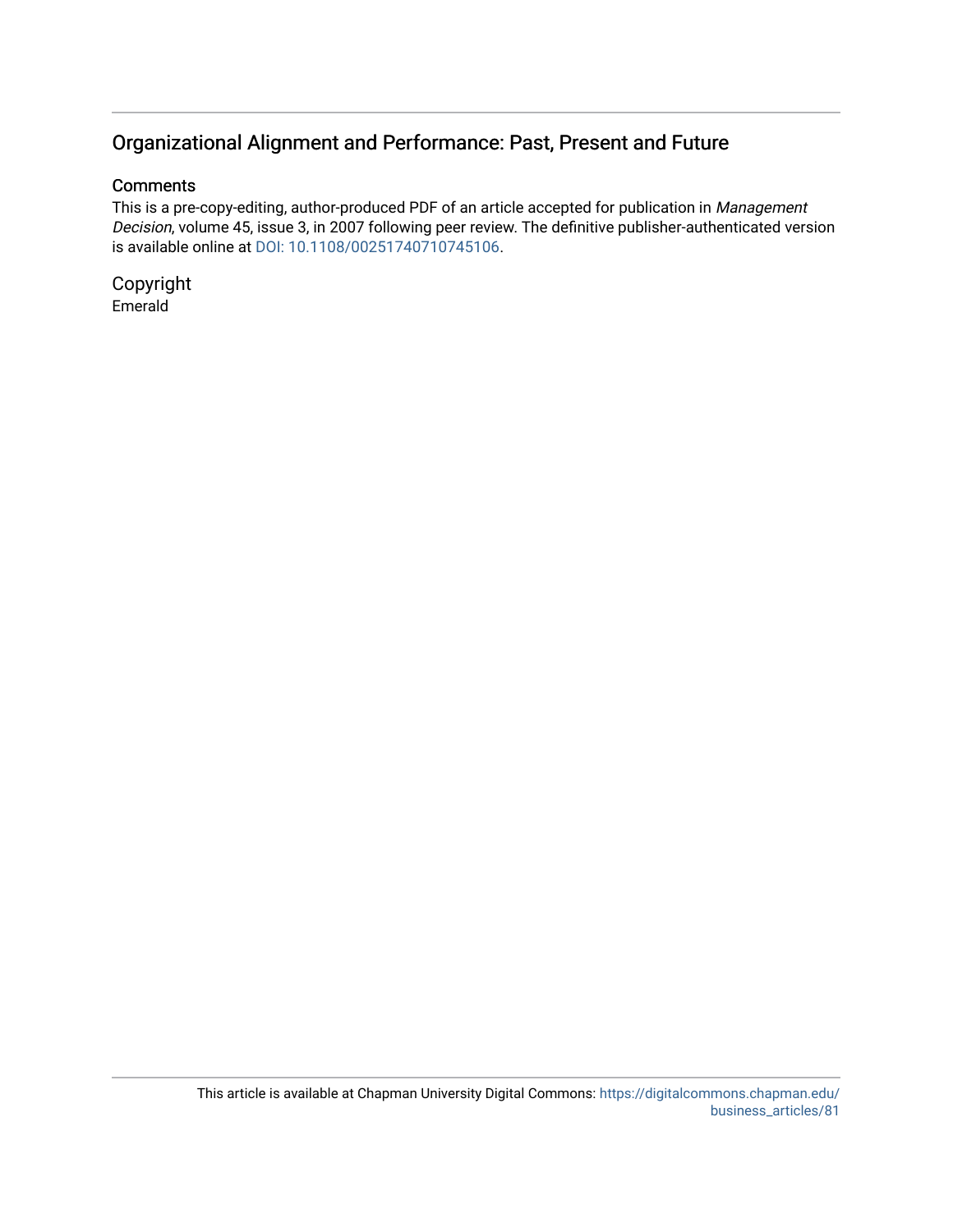## **Organizational Alignment and Performance: Past, Present and Future**

#### **Ravi Kathuria**

Argyros School of Business and Economics Chapman University One University Drive Orange, CA 92866 USA Phone: (714) 628-2703 Fax: (714) 532-6081 email: [kathuria@chapman.edu](mailto:kathuria@chapman.edu)

#### **Maheshkumar P. Joshi**

School of Management George Mason University Enterprise Hall Fairfax, VA 22030 USA Phone: 703 993 1761 Fax: 703 993 1870 email: [mpjoshi@gmu.edu](mailto:mpjoshi@gmu.edu)

#### **Stephen J. Porth**

Erivan K. Haub School of Business Saint Joseph's University 5600 City Avenue Philadelphia, PA 19131-1395 USA Phone: (610) 660-1638 Fax: (610) 660-1229 email: [sporth@sju.edu](mailto:sporth@sju.edu)

## **Revised: December 8, 2006**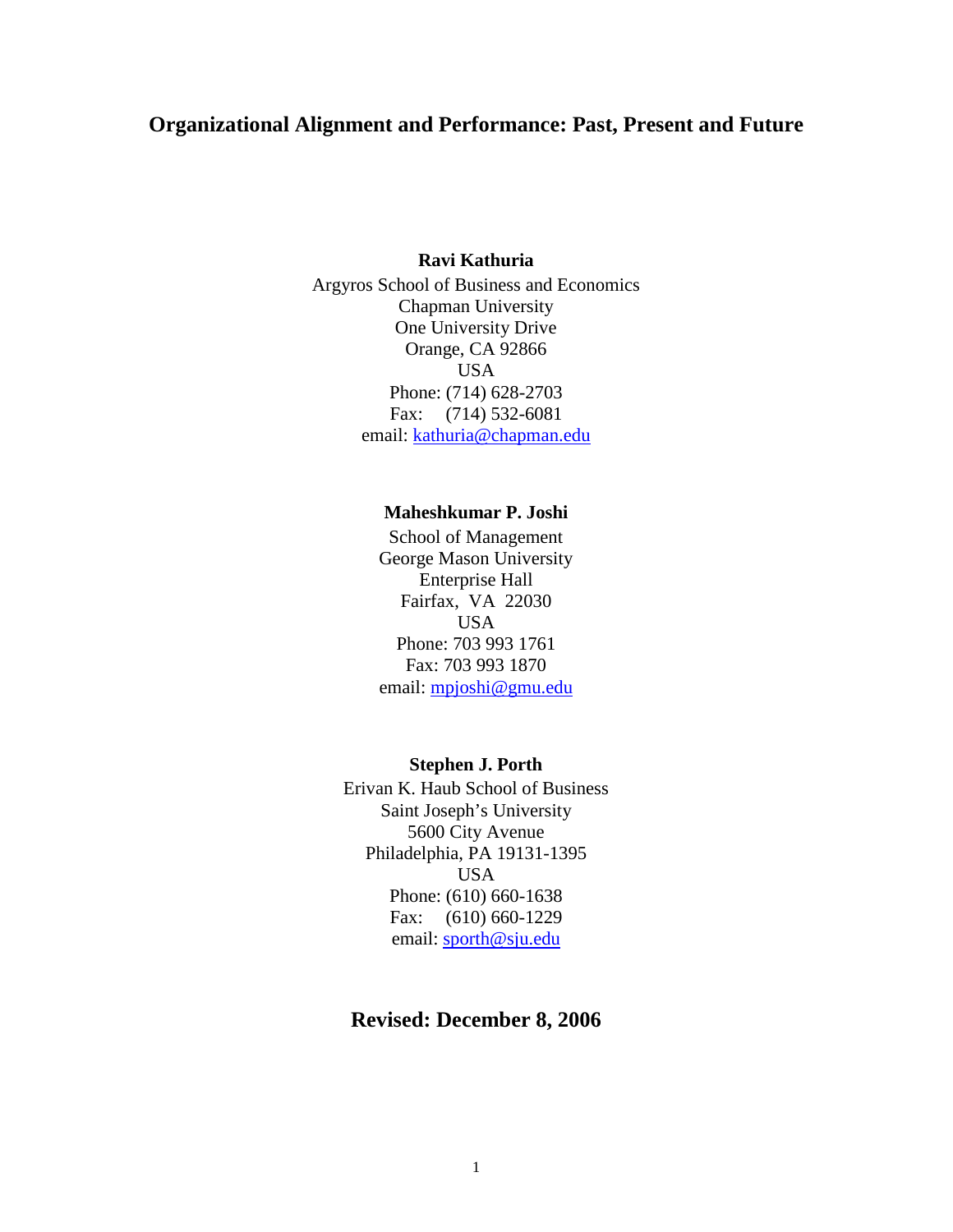# **Biographical notes**

Dr. Ravi Kathuria is Associate Professor of Operations Management at the Argyros School of Business & Economics, Chapman University located in Orange, California, USA. He worked in the industry and as operations consultant for over eight years. His work has been published in several leading journals, such as *Journal of Operations Management, Production and Operations Management, Decision Sciences, Journal of Management Education, Journal of Quality Management, International Journal of Production Research, Omega,* and *International Journal of Operations and* 



*Production Management*. He has received many teaching and research awards, including the 2005 *Chan Hahn Prize* for the *Academy of Management Best Paper Award in the Operations Management Division*. He serves on the editorial review boards of the *Journal of Operations Management* and *Production and Operations Management.*



Dr. Mahesh P. Joshi is Associate Professor of Entrepreneurship and Global Strategic Management at the School of Management, George Mason University, Fairfax, Virginia, USA. Mahesh received his Ph.D. in Strategic Management and International Management from Temple University, Philadelphia, PA. Dr. Joshi's research interests include corporate entrepreneurship as well as technology management and global strategic change. Dr. Joshi has published articles in journals such as *Strategic Management Journal, Long Range Planning, Journal of Operations Management, Corporate Governance: An International Review, Competitive Intelligence Review, Journal of International Management, and Journal of Management Education.*



Dr. Stephen Porth is Professor of Management and Associate Dean of the Haub School of Business at Saint Joseph's University, Philadelphia, PA, USA. His research and teaching interests are in the areas of strategic management, leadership, management consulting, and business ethics. He has received several awards for excellence in teaching and research. Dr. Porth also has experience as a management consultant, specializing in leadership development and strategic management programs. He has written three books and published extensively in management journals, including *Journal of Operations Management, Journal of Management Education, Journal of Organizational Change Management, International Journal of Production Research,* and *International Journal of Operations and Production Management*.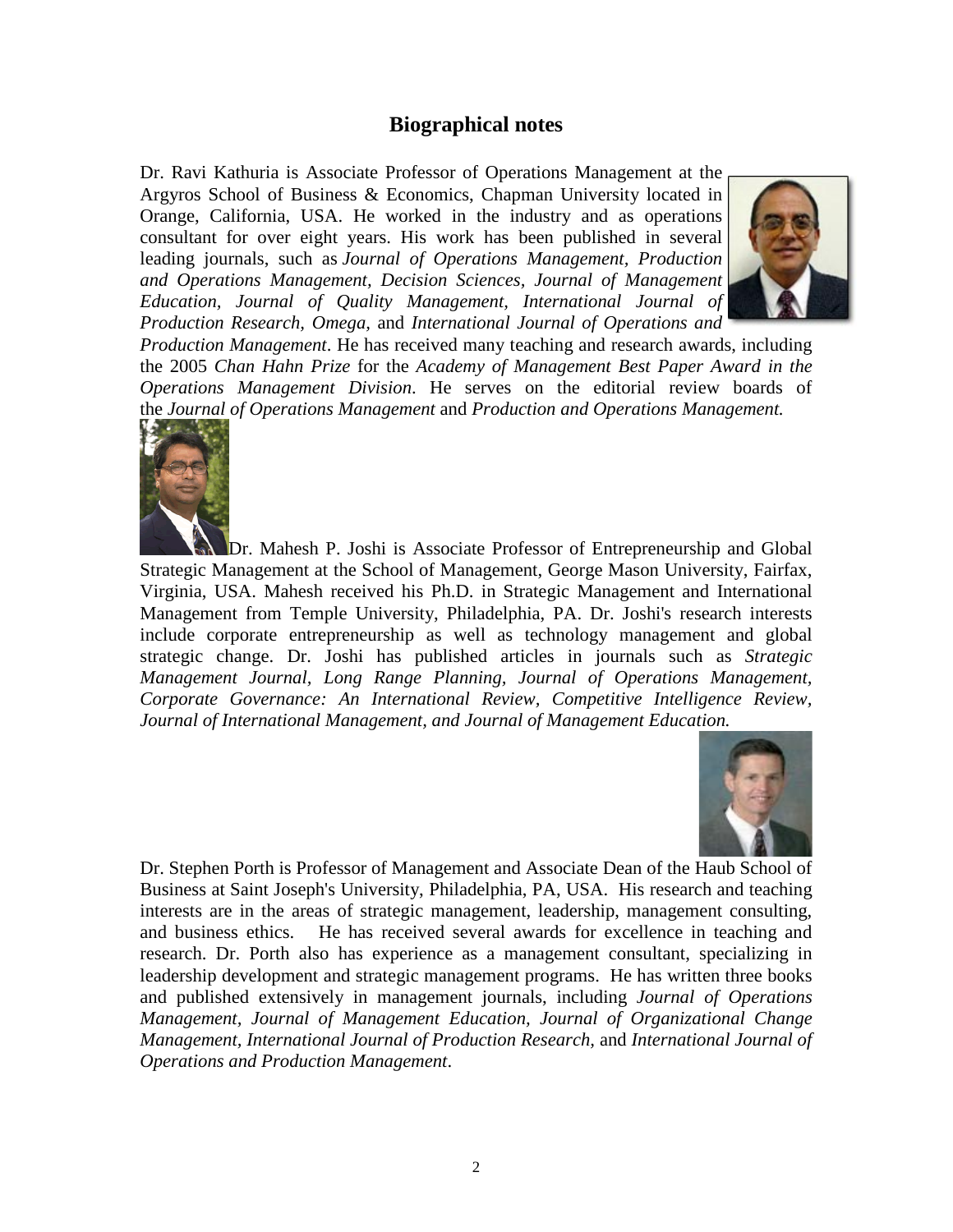#### **Organizational Alignment and Performance: Past, Present and Future**

#### **Abstract**

The concept of organizational alignment has been a central theme in management research for several decades. But what is alignment and does it really matter? What are the theoretical arguments for the importance of alignment and is the theory supported by the empirical research? Based on a thorough review of both theoretical and empirical research, this study identifies and defines the types of organizational alignment, discusses the conceptual arguments for it, examines the empirical evidence for the alignmentperformance relationship, and proposes research questions and practical implications to advance the theory and practice of managing alignment.

#### **Introduction**

The concept of fit or alignment is a central theme in the field of strategic management (Venkatraman & Camillus, 1984; Venkatraman, 1989; Tan and Tan, 2005). For instance, Porter contends:

> Strategic fit among many activities is fundamental not only to competitive advantage but also to the sustainability of that advantage. It is harder for a rival to match an array of interlocked activities than it is merely to imitate a particular sales-force approach, match a process technology, or replicate a set of product features (1996, p. 73).

When formulating corporate strategy, researchers have emphasized the importance of fitting or aligning the organization's strategy with an internal appraisal of the firm and an external assessment of environmental opportunities and threats (cf., Ansoff, 1965 and Andrews, 1971). Alignment is important in formulating strategies as well as in their implementation. Implementation is fostered by aligning and adjusting key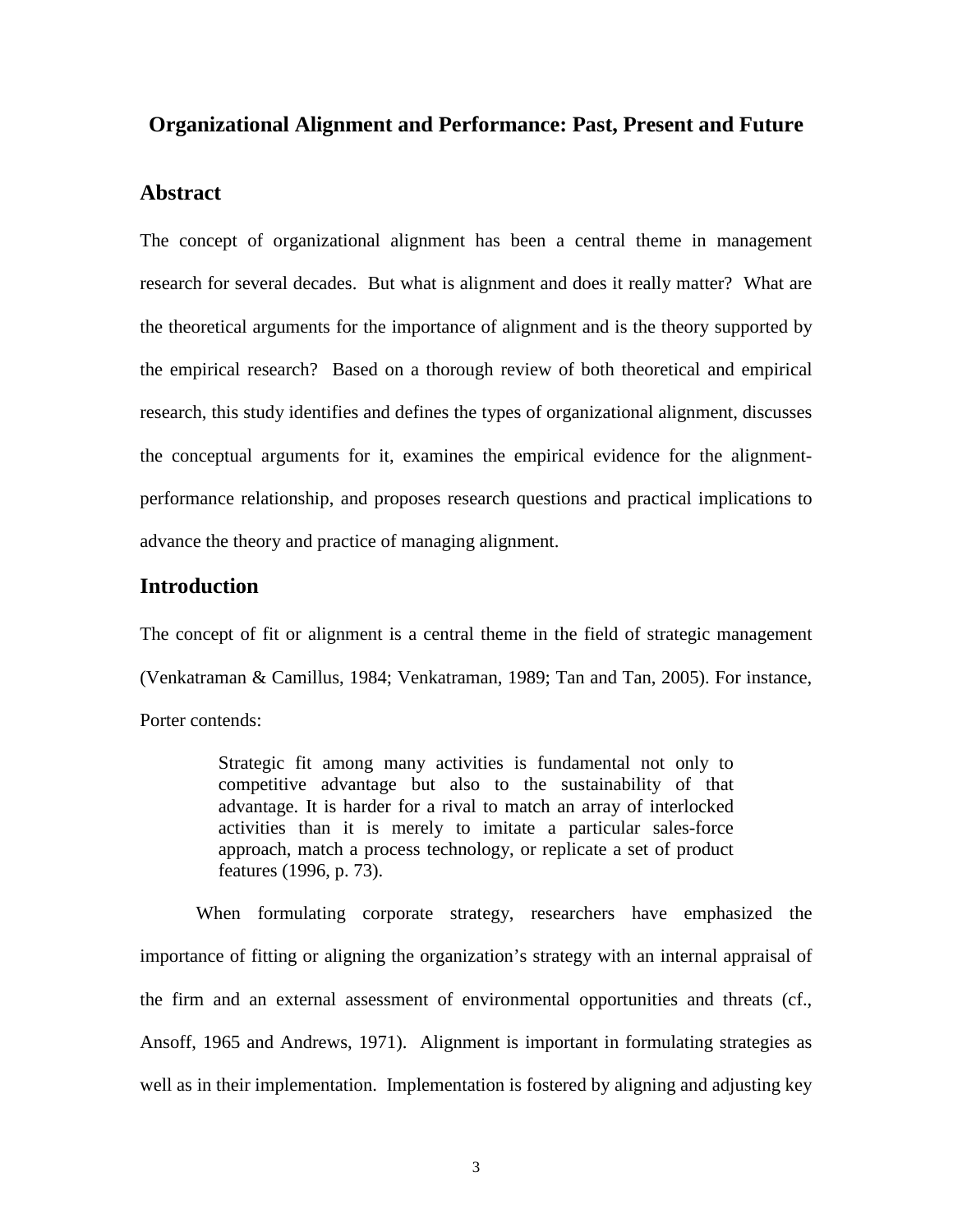systems, processes, and decisions within the firm (Galbraith & Nathanson, 1978; Lorange & Vancil, 1977; Stonich, 1982; Kaplan, 2005).

The idea of fit has been promoted in the strategy literature from various perspectives. For instance, *In Search of Excellence*, the 1982 best-selling book, proposed that when firms achieve an integrated harmony among three "hard" "S's" of strategy, structure, and systems, and four "soft" "S's" of skills, staff, style, and super-ordinate goals, they tend to become higher performing or excellent firms (Peters and Waterman, 1982). Similarly, in examining high performing firms, Miller (1986) argued a firm's strategy, structure and environment often coalesce or configure into different types that are predictable and hence manageable. Linking his argument with fit, Miller further states, "configurations (or gestalts, or archetypes, or generic types) are said to be predictively useful in that they are composed of tight constellations of mutually supportive elements" (p. 236). The mutually supportive elements that lead to fit can become sources of competitive advantage (Miller 1996).

Alignment requires a shared understanding of organizational goals and objectives by managers at various levels and within various units of the organizational hierarchy. A firm's ability to seek and maintain a competitive advantage rests upon its ability to acquire and deploy resources that are coherent with the organization's competitive needs (Porter, 1996). However, some strategy researchers have argued that too much alignment may result in firms with components that are very tightly coupled and lead to problems with adapting to a dynamic external environment. For instance, Hagel and Singer (1999) argue that fit should be considered in light of the interaction costs faced by a firm. They contend that if the interaction costs of performing an activity within the confines of the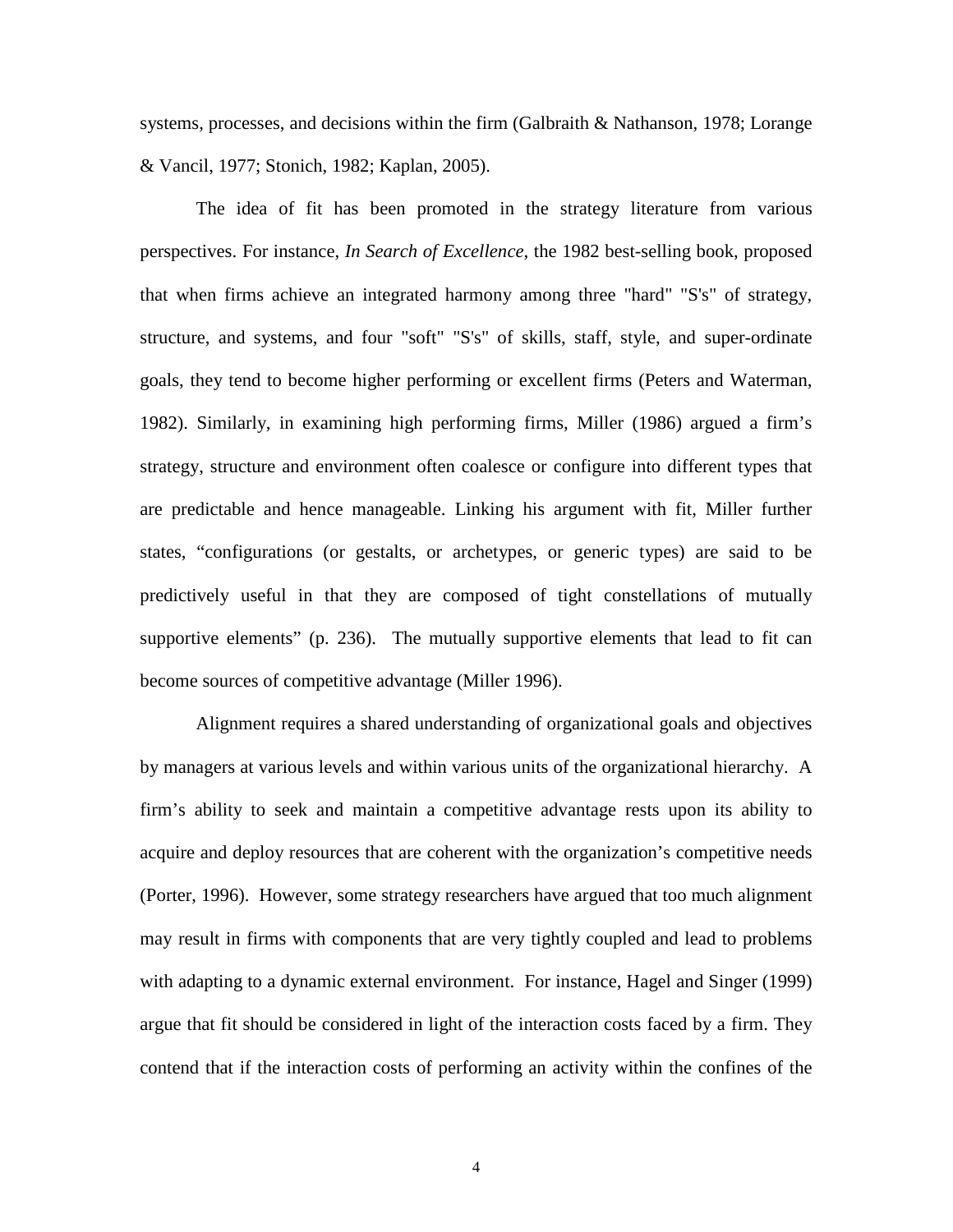firm are higher than the costs of performing it externally, then it ought to be performed externally rather than attempting to create a fit within the tightly couple bounds of the firm.

Similarly, Pascale (1999) argues that if the fit in an organization leads to equilibrium, it can actually be counterproductive. He contends that the firm should strive for adaptive systems rather than equilibrium. In the same vain, Hamel and Prahalad (1994) have argued that if fit is achieved by paring down organizational ambition, the firm will not achieve its strategic potential. Thus, they argue, "This is why the genesis of the strategy process must be a purposefully created misfit between where the firm is and where it wants to be" (p. 147). To overcome this dilemma between fit and flexibility, Miller (1996) argues that configurations (through fit) can provide competitive advantage only if they are dynamic and flexible.

**Forms of alignment**: The literature distinguishes between two types of organizational alignment – vertical and horizontal or lateral. *Vertical alignment* refers to the configuration of strategies, objectives, action plans, and decisions throughout the various levels of the organization. The conceptualization of strategy at three levels – corporate, business, and functional (which we refer to as Levels 1, 2 and 3, respectively in Figure 1) – has gained widespread acceptance in the literature. In addition to coordinating activities and priorities across each of these three levels, vertical alignment depends on coordination at a fourth level – the decision areas within each function (Kathuria and Porth, 2003). Figure 1 shows this hierarchy of relationships. Strategic management is an iterative process that starts with the development of an overall strategy at the corporate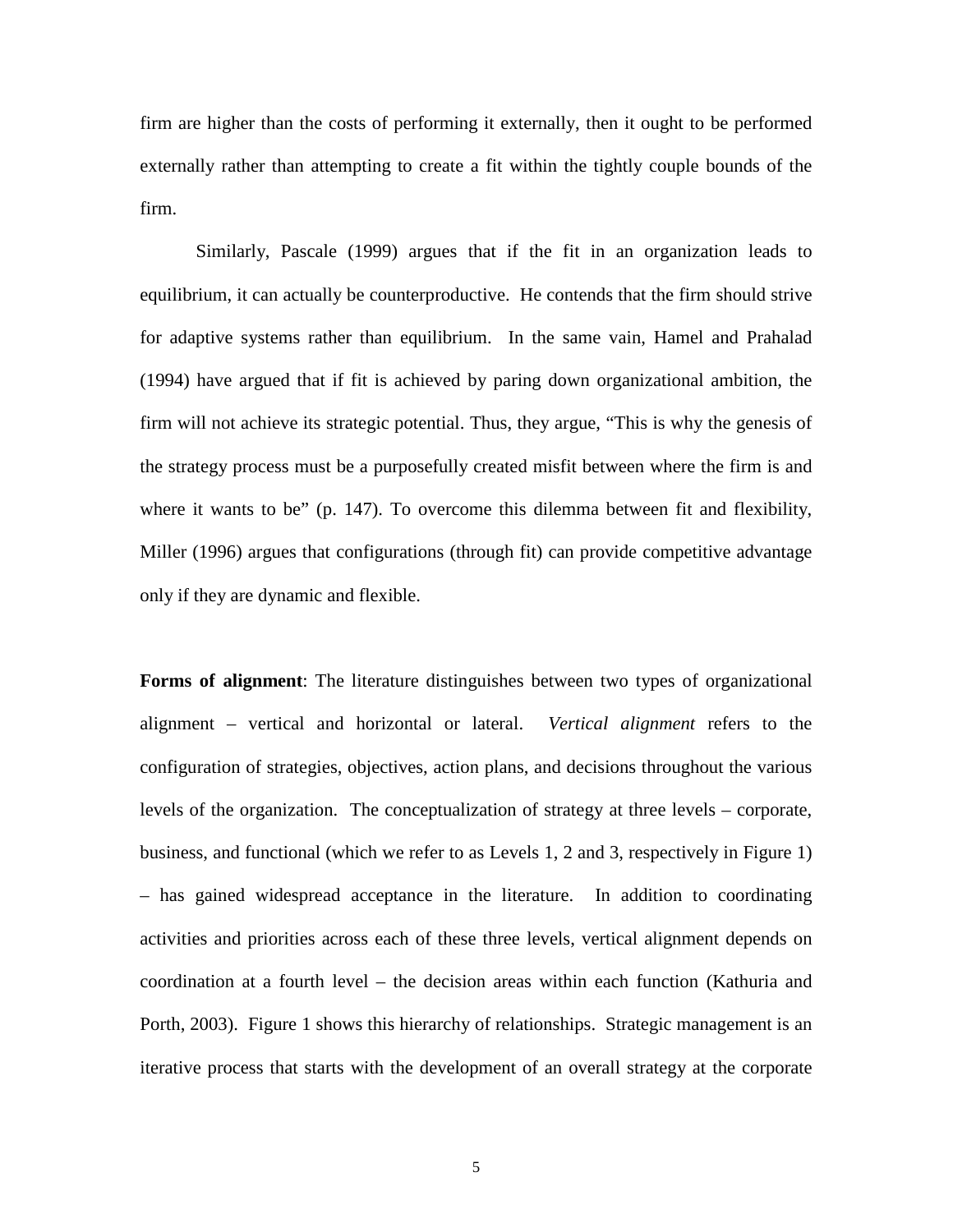level to guide the entire organization. Strategy implementation is effectively carried out in a bottom-up fashion, with an aim to make lower level decisions consistent with the decisions at the upper levels. When this consistency is achieved, vertical alignment has been realized.

#### Take in Figure 1 Here

*Horizontal alignment* refers to coordination of efforts across the organization and is primarily relevant to the lower levels in the strategy hierarchy. Horizontal alignment can be defined in terms of *cross-functional* and *intra-functional integration*. Crossfunctional integration connotes the consistency of decisions across functions (e.g., Level 3) so that activities and decisions across marketing, operations, HR, and other functions complement and support one another. Intra-functional coordination is achieved through coherence across decision areas (Level 4) so as to achieve synergy within each function. For successful implementation, decisions within a function (Level 4) should be aligned vertically with that function's strategic objectives, as well as, laterally – across decision areas within a function (Kathuria and Porth, 2003). The process of horizontal alignment requires exchange and cooperation among various functional activities.

The notion of intra-functional coordination is also referred to as internal fit. Internal fit is, in part, due to the consistency between a function-specific task and that function's policies and practices. In the case of manufacturing strategy studies, it means the consistency between manufacturing task and manufacturing policies and practices (Skinner, 1974). For example, Kathuria and Partovi (1999) focused on the internal fit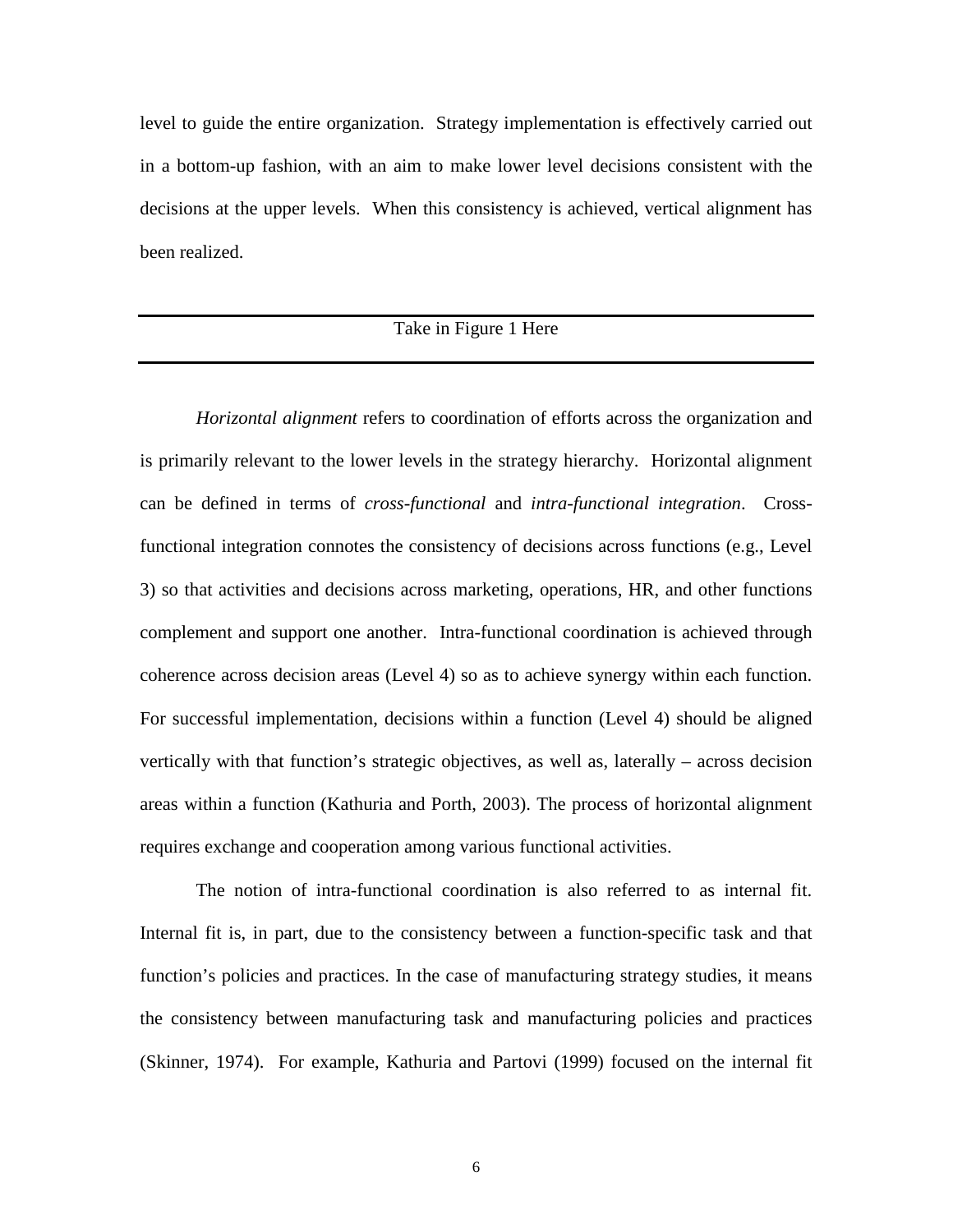between manufacturing priorities, in their case flexibility, and work force management practices used by manufacturing managers.

#### **Alignment: The Early Research and the Measurement Challenges**

Early works on the topic were conceptual and theoretical. As early as 1961, Likert emphasized the importance of coordinating the corporate, business and functional priorities and strategies of the firm, using the notion of a "linking pin." Hofer and Schendel (1978) also underscored the need to link strategies at the three levels. Likewise, the "vertical linking process" was stressed by Hrebiniak and Joyce who argued that "successful implementation of strategy depends on this integration and the development of short-term operating objectives that relate to strategic plans" (1984: 113). The need to link strategies at the three levels is also widely accepted in functional areas, such as the manufacturing literature (cf., Skinner, 1969; Skinner, 1978, Hayes and Wheelwright, 1984, Skinner, 1985). Skinner (1978, 1985) argues that the levels of strategy operate in a hierarchical way. Corporate strategy (level 1) provides direction and guides business strategy (level 2), which, in turn leads to strategies in the functional areas (level 3).

Subsequently, researchers started to empirically test the notion of alignment. Swamidass (1986) observed that executives at different levels in a firm, chief executive officers (CEOs) and manufacturing managers (MMs), emphasised different priorities. Findings revealed the existence of a mismatch of manufacturing priorities between CEOs and MMs, raising the concern that decisions at the manufacturing and operations level could be undermining business strategy. The above conclusion is consistent with the literature which indicates that manufacturing is poorly understood, and missing from, or inconsistent with business strategy (Skinner 1969, Wheelwright 1978, Hayes and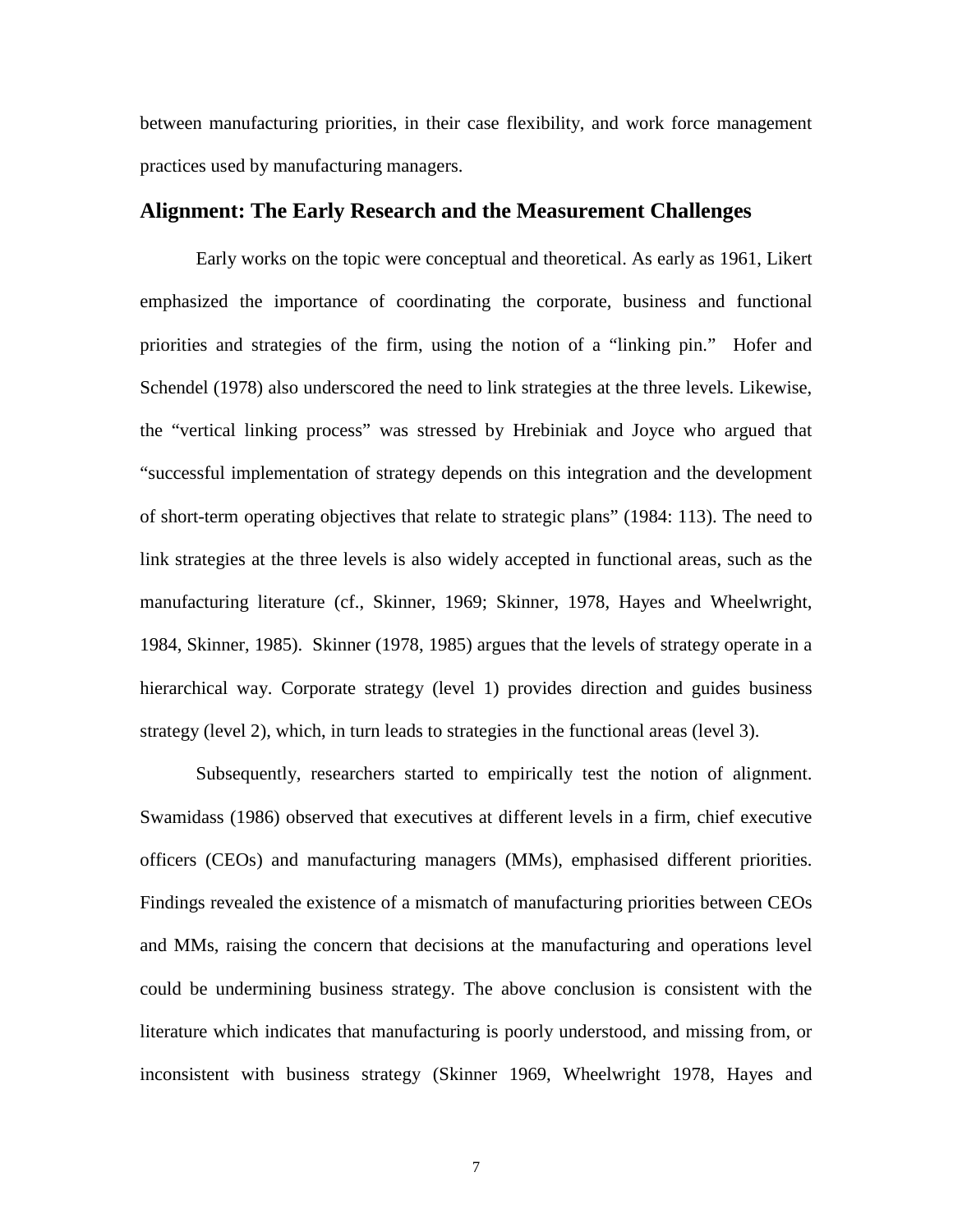Wheelwright 1979).

Schroeder, Anderson, and Cleveland (1986), however, found that the mission of manufacturing was usually consistent with the business strategy. They identified elements of manufacturing mission as: quality and reliability, customer service, economic performance, flexibility, resource and equipment utilisation, technology, organisational development, employee and community relations, and inventory control. Based on an exploratory study of manufacturing managers, their conclusion was that the manufacturing mission was usually aligned with business strategy.

The conflicting findings of the above mentioned empirical studies could be attributed to the lack of a refined measure of alignment. Vickery et al. (1993) tested a refined measure of production competence, which they define as "the degree to which manufacturing performance supports the strategic objectives of the firm" (p. 436). They claimed their measure better captured the notion of alignment compared to earlier measures of alignment, such as the one used by Richardson et al. (1985) that deployed a binary classification (1,0) based on the perceived match between the corporate mission and manufacturing capabilities.

Contemporary researchers deploy not only refined measures of alignment, but have also extended this research to include its impact on performance under varying situational contingencies. With increased awareness of managers due to greater dissemination of knowledge over time, one might expect to find increasing evidence of and support for alignment in recent studies. Contrary to expectations, however, some studies have found various levels of disagreement on competitive priorities between functional managers and their business unit managers. For example, based on a study of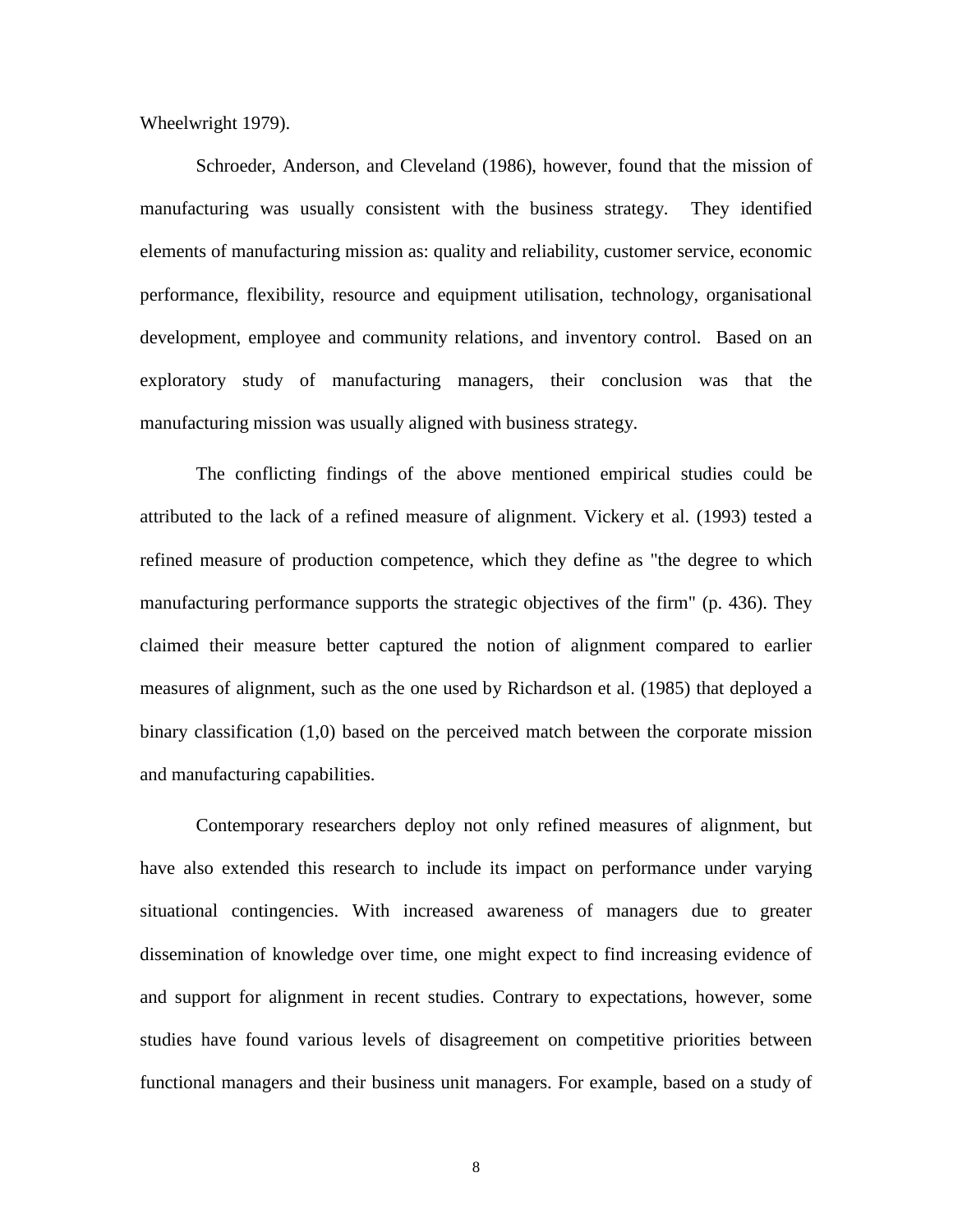98 manufacturing units in the U.S., Kathuria et al. (1999a) noted that differences between general managers and manufacturing managers about the competitive priorities of their units were still prevalent. Kathuria et al. (1999a) collected data from matched pairs of individuals from each participating organization, a functional manager and the business unit manager, such as a general manager, and they deployed the matched response approach to arrive at the degree of alignment between the two. This marked an improvement in the measure of alignment previously deployed. Researchers (cf., Joshi et al., 2003) also started using more refined measures of alignment, such as the Euclidean distance measure of alignment that was originally proposed by Venkataraman (1989).

Venkatraman (1989) proposed six different perspectives on operationalizing the concept of fit in strategy research. In some recent studies, such as Joshi et al. (2003) and Tarigan (2005), the fit is viewed as the opposite of the level of disagreement between managers. Due to GMs' relatively senior position in any organization and correspondingly higher involvement in strategy formulation, both studies considered their perception of priorities as "ideal" profiles relative to their MMs. The Euclidean distance was calculated as a square root of the sum of squared differences between the two managers on the competitive priorities in question. Subsequently, the disagreement score was then converted to an alignment score for each pair of GMs and MMs by subtracting their respective disagreement score from the maximum disagreement score among all matched pairs. The example below illustrates the process of calculating the alignment scores.

In this example, GMs and MMs rate their organization's competitive priorities (e.g., quality, flexibility, delivery, and price) on a scale of 1-5. Consider, for example, the GM's emphasis in a given unit on the four competitive priorities was as follows: price  $= 3.50$ , quality of conformance  $= 4.00$ , delivery  $= 2.75$  and flexibility  $=3.25$ . The MM of that same unit, however, rated the four priorities as follows: price  $= 3.00$ , quality of conformance  $= 4.34$ , delivery  $= 3.33$  and flexibility  $= 4.80$ .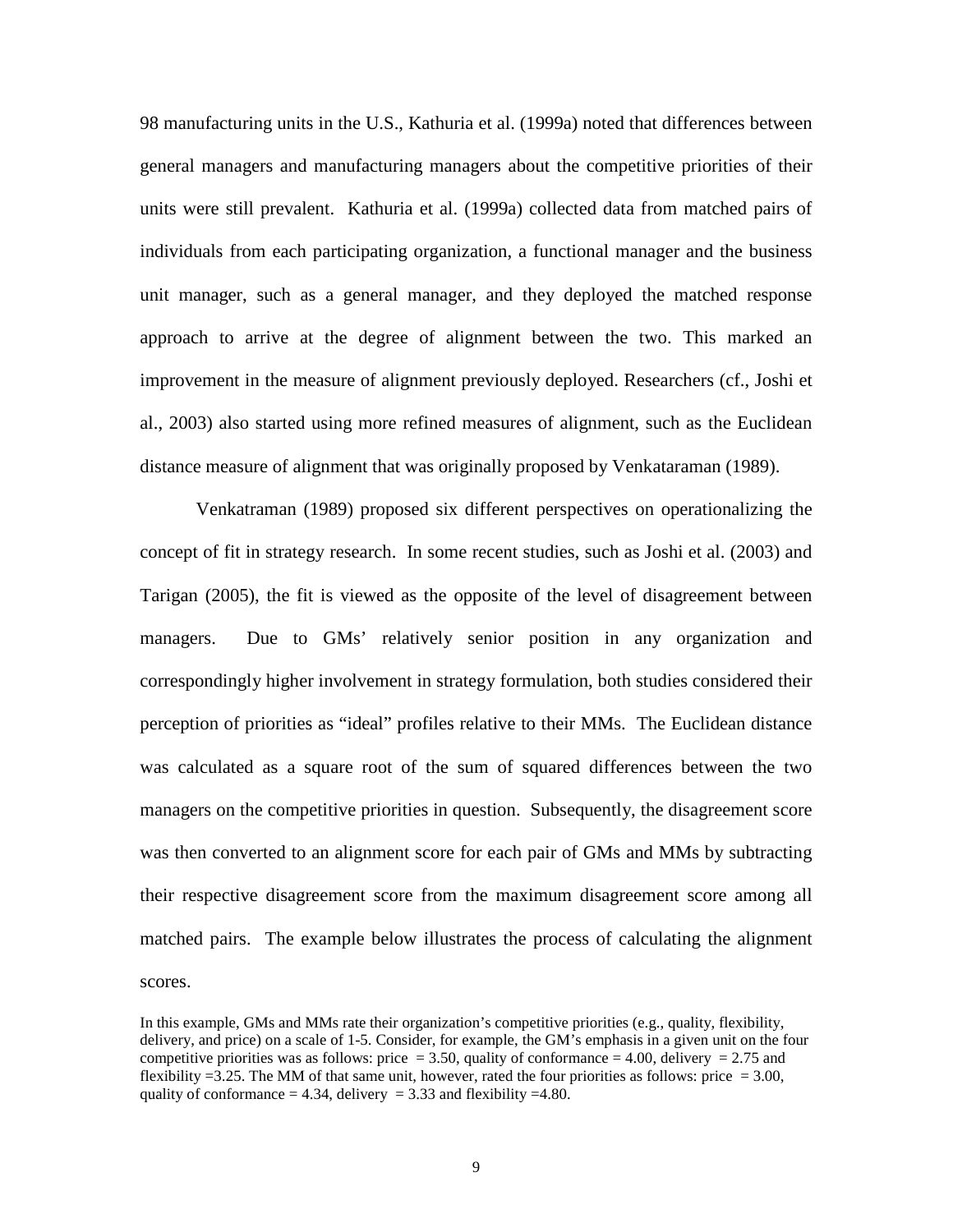Based on the above scores, Misalignment (as Euclidean distance) for the given unit is calculated as  $=$  SQRT  $((3.50-3.00)^{2} + (4.00-4.34)^{2} + (2.75-3.33)^{2} + (3.25-4.80)^{2}) = 1.76$ 

Theoretically, the maximum misalignment score would be 8 if all items were emphasized by a GM at 5 and all items were emphasized by MMs at 1, or vice versa). The misalignment score is then converted into an alignment score as follows.

Alignment score for the given pair

 $=$  (Max misalignment score from the sample – Misalignment score of the responding pair)

#### **Vertical Alignment and Performance**

Lingle and Schiemann (1996: 59) state that "Effective organizations are organic, integrated entities in which different units, functions and levels support the company strategy — and one another". Researchers in strategic management have examined this issue of coherence or alignment and its impact on performance. For example, by studying a firm's overall business strategy and relating it to different functional areas, Nath and Sudharshan (1994) developed a measure of coherence. They found a monotonic relationship between coherence and performance among their sample of acute care hospitals. Nath and Sudharshan (1994) urged researchers to examine the relationship between a firm's environment, organizational structure, business strategy and the coherence or fit between a firm's business strategy and its functional strategies. Whipp, Rosenfeld, and Pettigrew (1989) found that alignment between strategic and operational aspects is more "visible" in successful firms. This is consistent with Day (1984) who suggested that business strategy should be integrated with functional strategies to achieve a sustainable competitive advantage. These studies lend credence to the fact that when various levels of strategy, and strategic priorities are consistent, linked, and mutually supporting, the performance of the organization would be higher than otherwise.

In an empirical study, Smith and Reece (1999) found that the fit between business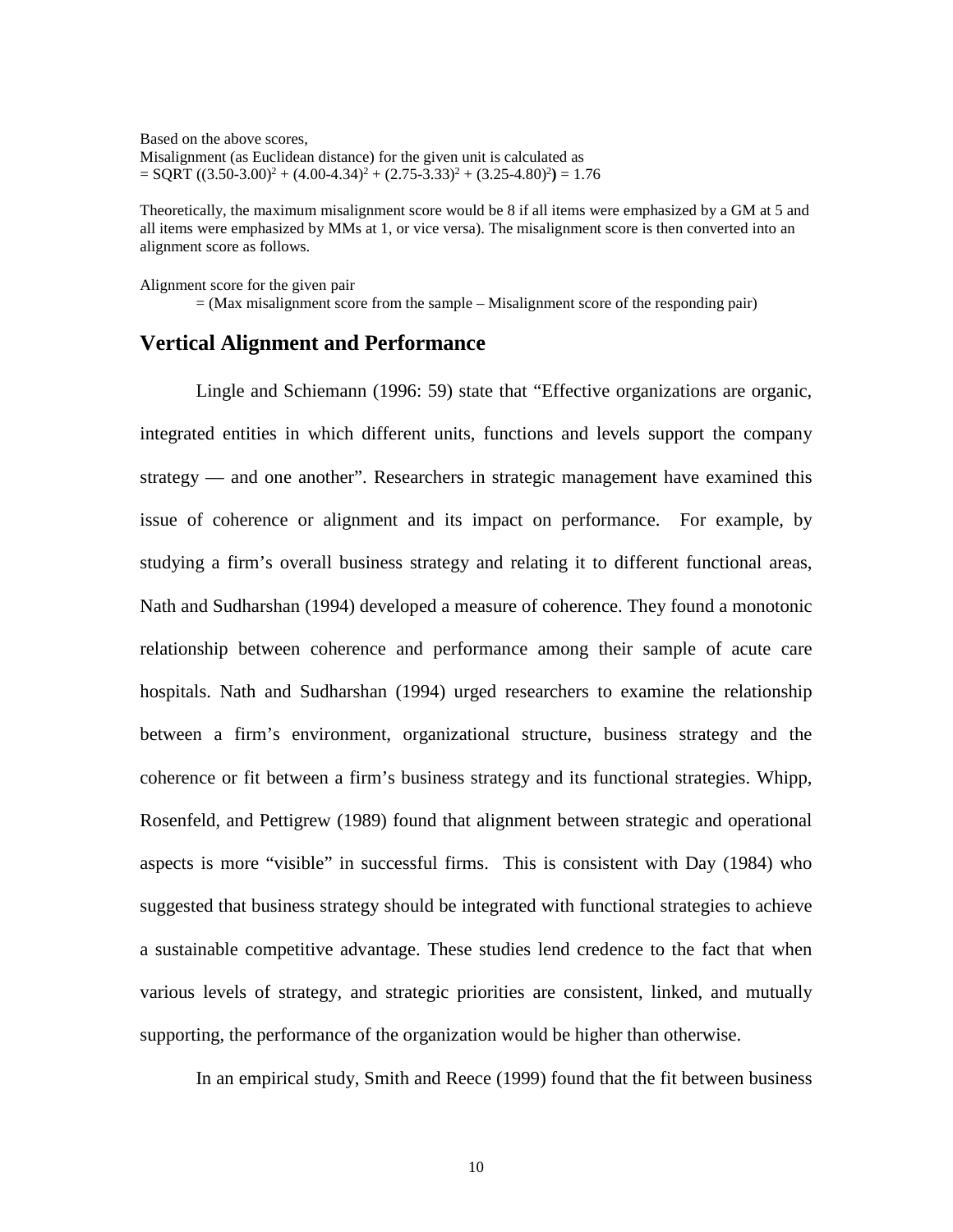strategy and decision categories or operational elements (e.g., inventory and logistics decisions, workforce issues, and organization structure), leads to improved business performance. Further, focus on the vertical alignment between manufacturing and business strategy is evident in an empirical study (Sun and Hong, 2002) to examine the alignment between manufacturing and business strategies. Using data obtained from across 20 countries, they concluded that as alignment between manufacturing and business strategies increases, firm performance increases. Additionally, the incremental contribution to performance due to the manufacturing function increases as the alignment increases.

Examining strategic capabilities of small and medium sized firms, O'Regan and Ghobadian (2004) concluded that when a fit is obtained between generic capabilities and strategic planning the resultant organizational performance is at a higher level. For them, generic capabilities consisted of organizational abilities such as the ability to promote the product or service, ability to offer a broad product range, wide distribution, responsiveness to changes in demand, ability to compete on price and provide after sales service, ability to maintain delivery schedule, quality levels and organizational ability to obtain involvement of both top management as well as line managers in organizational activities. Similarly, Papke-Shields and Malhotra (2001) found that the influence and involvement of manufacturing executives does affect alignment, which, in turn, affects business performance. Edelman, Brush and Manolova (2005) using data from 192 firms concluded that small firms fit their strategies to the available resource profiles in order to achieve higher performance. Using a sample of 206 global firms Xu, Cavusgil, and White (2006) examined if the interrelationships among strategy, structure, and processes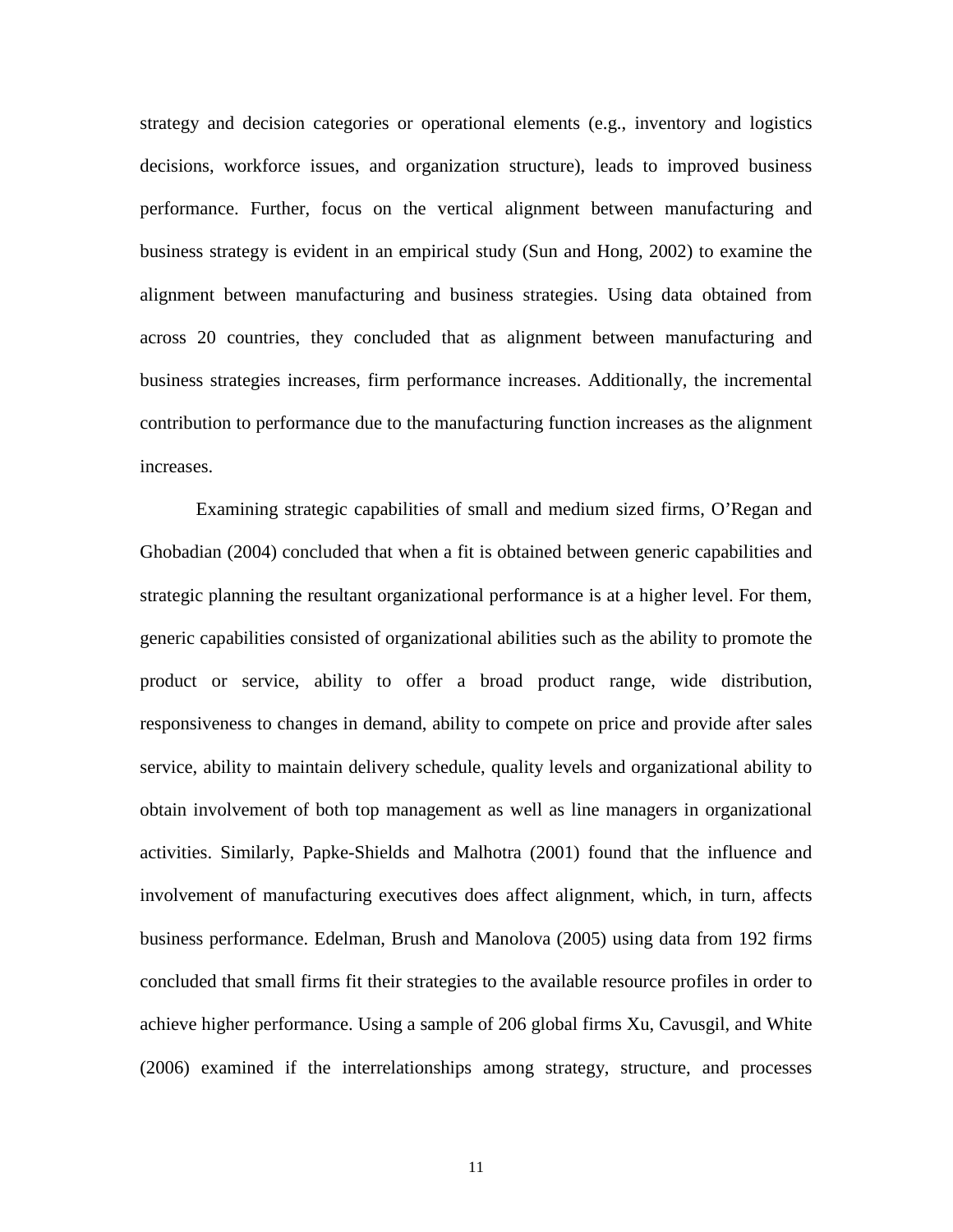influence firm performance. They concluded that the fit among strategy, structure, and processes is positively linked with performance.

#### **Horizontal Alignment and Performance**

In the case of horizontal alignment, some work has been conducted in linking two functional areas, such as operations management and marketing management. For instance, using data obtained from US banks, Rhee and Mehra (2006) found that strategic fit between operations and marketing was more critical in understanding organizational performance as compared to the choice of competitive strategies alone. Similarly, in an effort to examine the horizontal alignment between marketing and manufacturing, Alegre and Chiva (2004) examined two cases studies and concluded that for the successful firm a fit between product innovation and manufacturing competitive priorities was necessary.

Youndt, Snell, Dean and Lepak (1996) examined the horizontal alignment relationships between Human Resources (HR) systems, manufacturing strategy, and firm performance. They found certain types of HR systems were directly related to operational performance measures, such as employee productivity, equipment efficiency, and customer alignment. Further they found that certain competitive priorities or manufacturing strategies moderated this relationship. For example, they found that the interaction effect of a cost strategy with an administrative HR system was positive on equipment efficiency, whereas that of a delivery flexibility strategy was positive on customer alignment. Additionally, they observed the interaction effect of a quality strategy with the human-capital enhancing HR system was positive on all three operational performance measures noted above.

Compared to the research of vertical alignment and linkages, the work on

12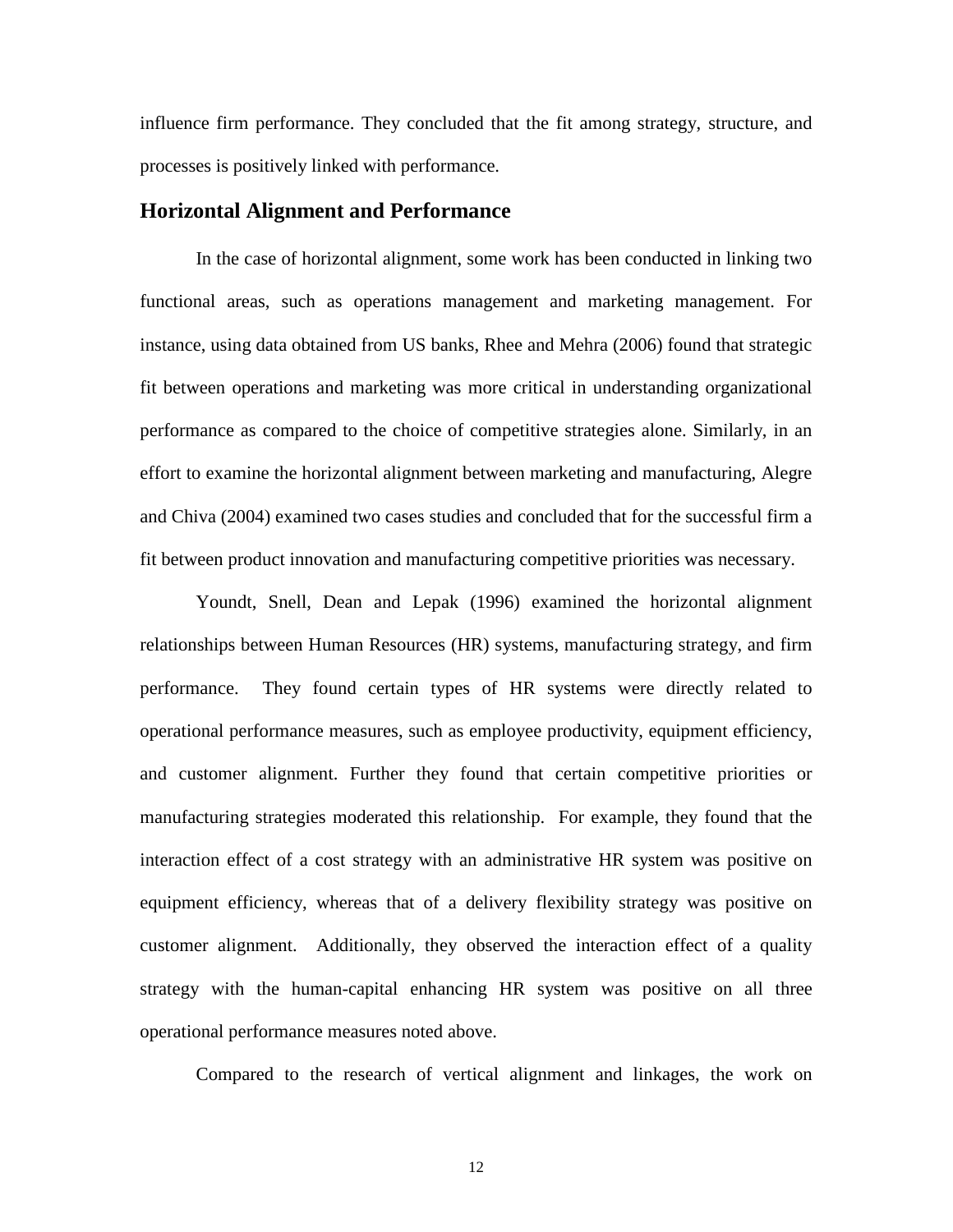horizontal alignment is sparse. For instance, let us revisit the quote by Porter (1996) used in the introduction of this article. In his paper explaining the concept of strategy and how a firm sustains competitive advantage over time, Porter emphasizes the importance of horizontal alignment across many activities of the firms rather than one or two key activities. In that vein, Kathuria and Igbaria (1997) presented an integrated framework for aligning information technology applications across various functional areas, such as product design, demand management, capacity planning, distribution, etc., with manufacturing strategy—competitive priorities and process structure, in particular.

Let us explore this distinction further, using Southwest Airlines as an example. Currently in the USA, Southwest is one of the few major airlines that is profitable and the only airline to report 33 years of consecutive profits. Many competitors have been frustrated in their attempts to imitate Southwest. This is due in part to the difficulty of imitating Southwest's underlying horizontal alignment among many aspects of its strategies and operations. It is well documented that Southwest is a no-frills, low priced carrier. Others who have tied to replicate the Southwest model have not succeeded because they were unable to achieve other horizontal components of the strategy. This includes HR practices such as non-union workers, and a vibrant corporate culture, operational practices such as flying only one kind of aircraft and serving mostly smaller metropolitan areas, and Southwest's supply chain management of parts and supplies. In addition, Southwest's choice to not become part of any industry-wide reservation system allowed it to sell through the Internet much earlier than others (an IS function) combined with many email/Internet based promotion approaches (a marketing function) again show many levels of horizontal alliances not easily replicated by any one single competitor.

13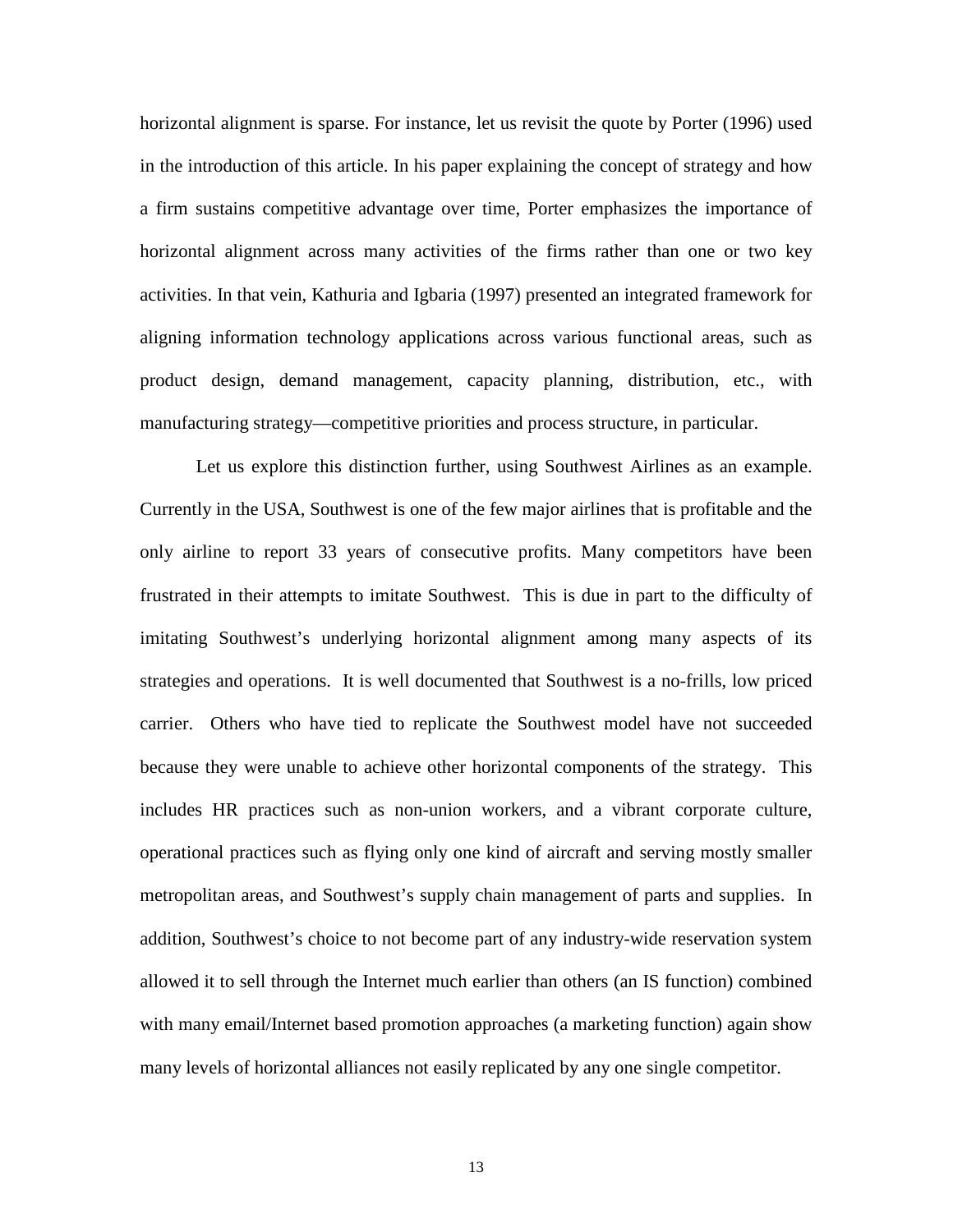Our assertion is that while ample research exists to suggest that vertical alignment leads to higher levels of business unit performance, the empirical research to support a similar relationship between horizontal alignment and performance needs to be buttressed. The anecdotal evidence of Southwest Airlines would suggest that performance at the corporate level may improve as horizontal alignment is achieved as conceptualized in the arguments by Porter (1996).

#### **Factors affecting the alignment-performance relationship**

The need to examine these linkages continues because not all studies are able to support a direct relationship between alignment and performance. For example, Joshi et al. (2003) reported the lack of a direct relationship between alignment and performance, but under certain moderating conditions found the relationship was significant. West  $\&$ Schwenk (1996), Homburg et al. (1999), and Lindman et al. (2001) reported similar findings. For example, Lindman et al. (2001) did not find consensus among managers on the firm's business-level strategy to influence manufacturing performance. Homburg et al. (1999) also did not find support for the alignment-performance relationship in the case of a cost leadership strategy for any of their three performance dimensions. Similarly, West & Schwenk (1996) found no significant relationship between consensus among top management teams and any of the three performance measures. All of the above studies, however, found alignment or strategic consensus to influence performance indirectly, either through a mediating variable (cf., Lindman et al., 2001) or in the presence of some moderating variables. In the paragraphs below, we examine the influence of contextual factors on the alignment-performance relationship.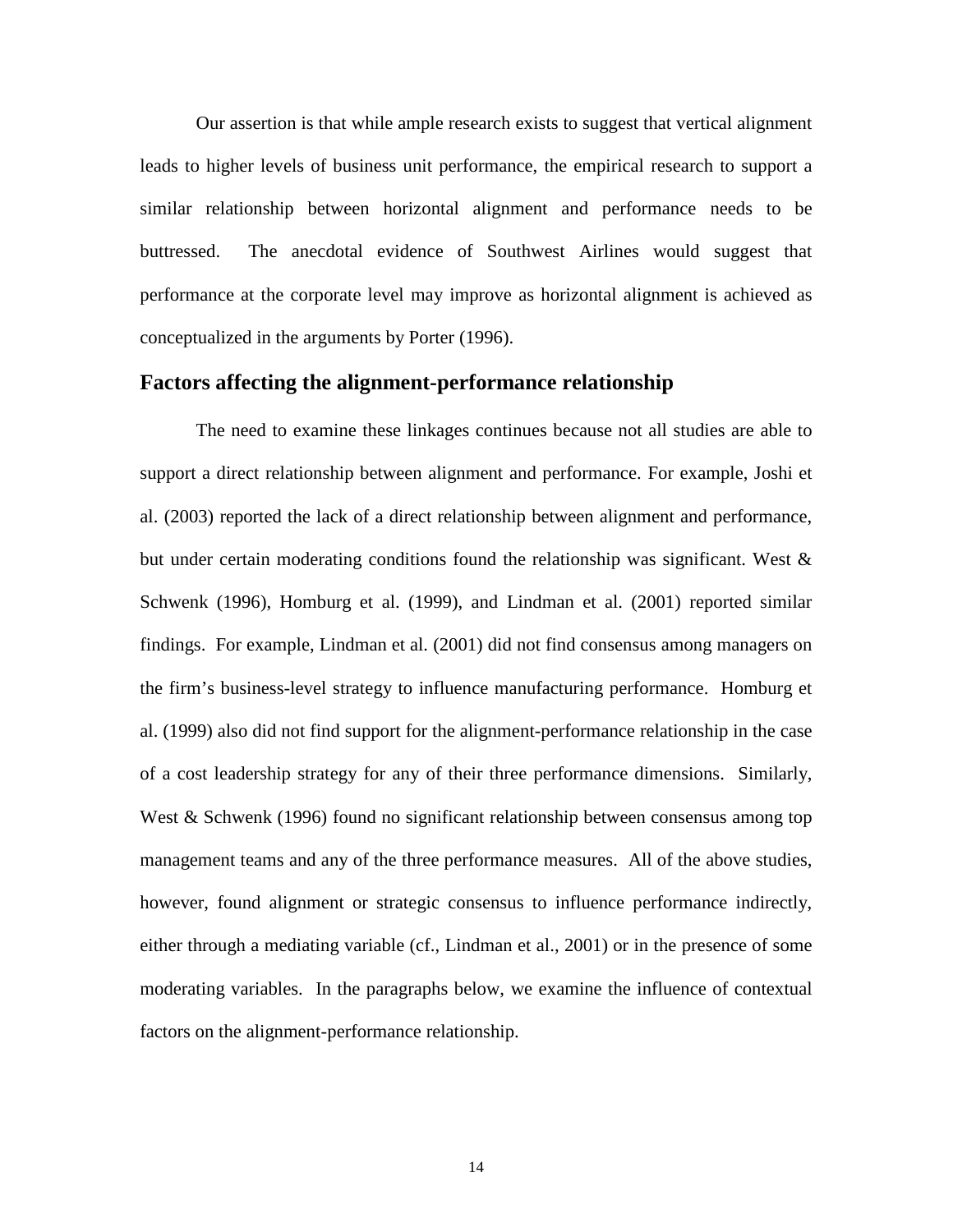Joshi et al. (2003) integrated the strategy and operations literature to focus on the alignment-performance relationship in the wake of certain organizational factors. Based on a sample of matched pairs of manufacturing managers (MMs) and general managers (GMs), they found that organizational factors (such as organizational tenure of MMs and length of association of MMs with GMs) moderate the relationship between alignment of manufacturing priorities and manufacturing performance. Their study showed that alignment is especially critical when the managers are relatively new to the organization.

Similar to Joshi et al. (2003), Tarigan (2005) focused on the perceptions of GMs and MMs concerning manufacturing priorities of their business units as a representation of the alignment to evaluate manufacturing unit performance. His focus was on managers from Indonesia (Joshi et al. focused on U.S. managers) and the moderating organizational factor of decentralization. Tarigan found that alignment of priorities between MMs and GMs is positively related to manufacturing performance. In addition, his results show a negative moderating effect of decentralization on the alignment-performance relationship.

The importance of aligning the information systems (IS) function with other business functions is widely examined in the IS literature (Luftman and Brier, 1999). In a special issue of the *Decision Sciences* journal that focused on the interface between operations and information systems, Kathuria et al. (1999b) presented an intelligent decision support systems approach to align information technology applications with manufacturing strategy. Similar to manufacturing and business strategy vertical linkages, studies have found IS strategic alignment to positively affect business performance (Jarvenpaa and Ives, 1993). Specifically, in an effort to examine the fit between IS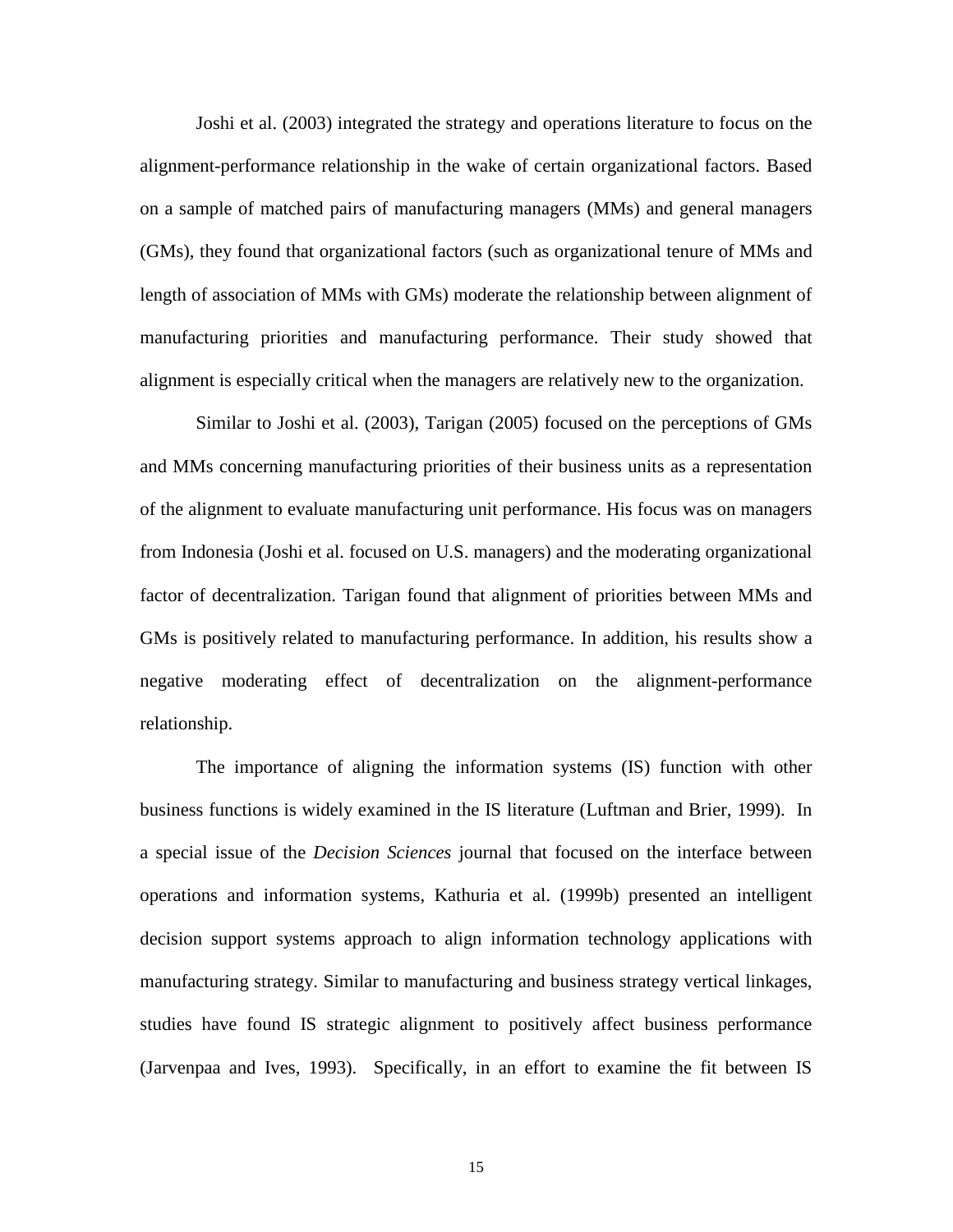strategies and business strategy of the firm, Sabherwal and Chan (2001) linked Miles and Snow's (1978) typologies to IS strategies and found that prospectors and analyzers (two of the four typologies proposed by Miles and Snow) showed a positive performance relationship when examining business strategy and IS strategy. In a further effort to explore subtle aspects of IS fit and performance, Chan et al. (2006) concluded through an empirical examination that the effect of alignment on performance varies across different industries and for different business strategies. This is consistent with a finding in the manufacturing strategy literature by Kathuria et al. (1998), who noted that the alignment on some (not all) competitive priorities was influenced by industry membership.

In the marketing literature, Olson, Slater and Hult (2005) focused on relationships between business strategy, marketing strategy, and organizational performance. They argued that different business strategies (using the Miles and Snow (1978) model) will require a different focus on marketing activities (such as customer, competitor, innovation, and cost control on behalf of the marketing department) in the presence of structural characteristics of the organizations such as formalization, centralization, and specialization. Using responses from 228 senior marketing managers, Olson, Slater and Hult (2005) conclude that each strategy type requires different combinations to be used by marketing function in terms of the organizational structural characteristics as well as different marketing activities. Other contextual variables that have been found to affect the alignment-performance relationship include the type of business environment (Homburg et al., 1999), human capital in the form of prestige of partners and tacit knowledge gained through experience (Hitt et al., 2001), among others.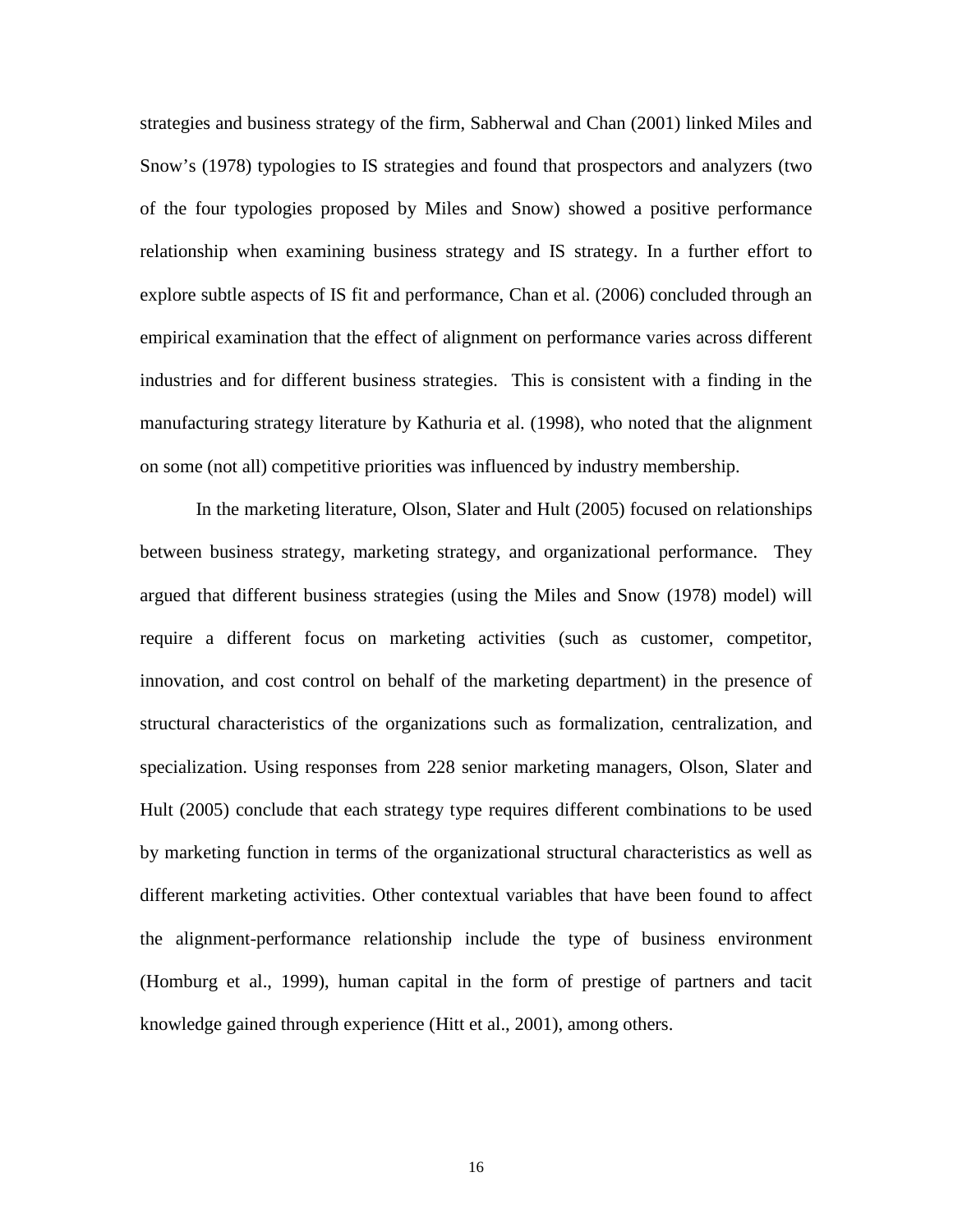#### **Conclusions and Implications**

We set out to examine the evolution of the concept of organizational alignment over the past several decades in the management literature. Our survey of the literature reveals that management sub-fields such as manufacturing, operations, marketing, information systems, human resources, and business strategy have focused on the concept of vertical alignment across different levels of the organization as a starting point in this research stream. Initially the focus was on whether vertical alignment existed. Over time, the discussion shifted to the impact of alignment or non-alignment on the performance of a specific set of functional activities or on overall business unit performance. More recent studies have taken this idea one step further to examine the moderating effects of various contingencies in explaining the alignment-performance relationship.

This survey of the literature provides us with several insights about organizational alignment as well as some gaps and questions to be addressed. Of the two types of organizational alignment – vertical and horizontal – it is clear that vertical alignment has received considerably more attention in the literature. Perhaps this is because studies of vertical alignment are easier to conceptualize and allow researchers to study questions within their fields of functional expertise. For example, a researcher specializing in marketing investigates the alignment of marketing activities within the business unit, emphasizing the importance of the marketing function in the success of the business unit. A similar focus has emerged from researchers in the fields of operations management, human resources management and information systems, who investigate questions of vertical alignment between strategies and activities within their respective functional areas and the business strategy of the firm.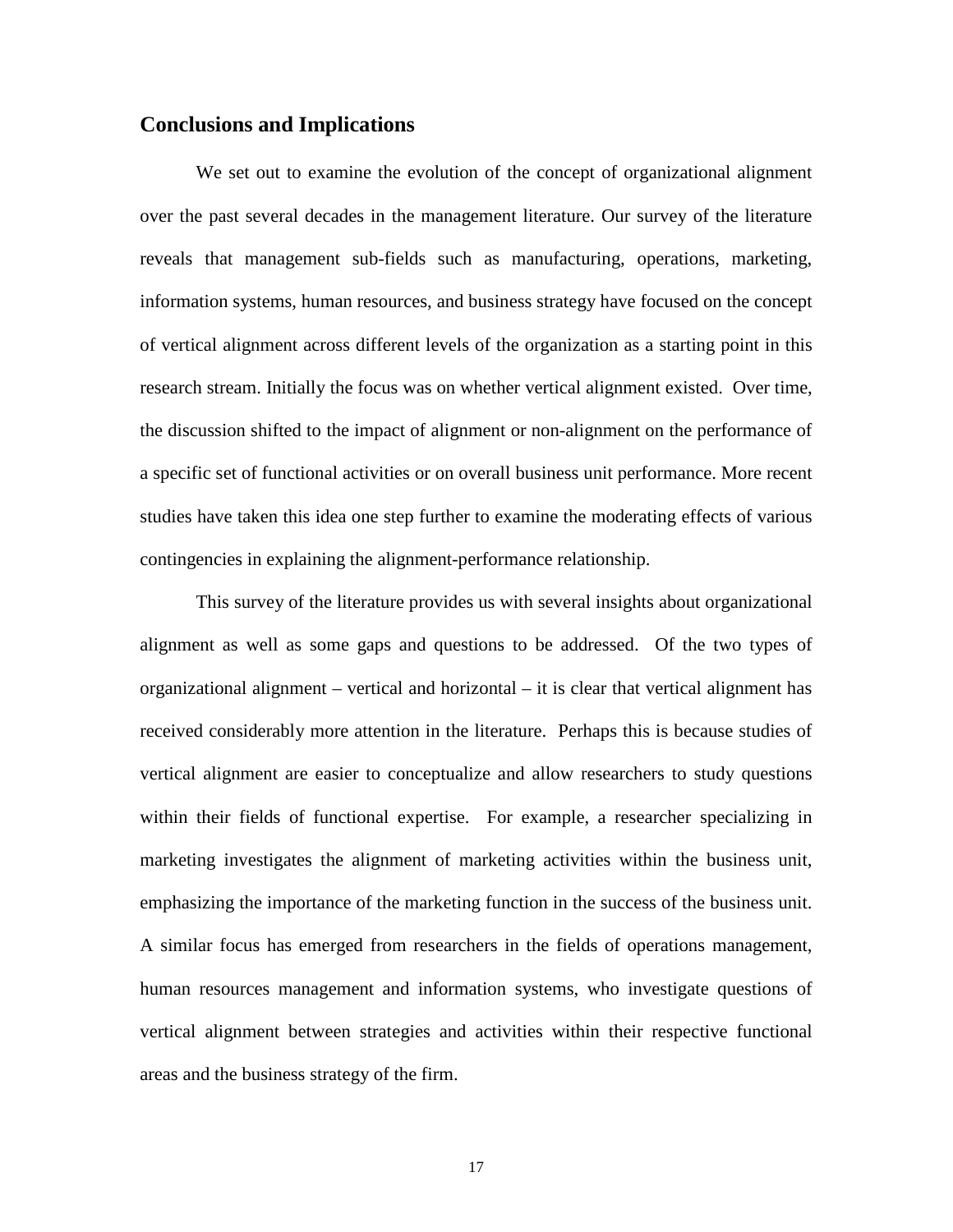Studies of the concept of horizontal alignment within organizations are less common. Furthermore, our literature review suggests that when horizontal alignment is studied, the focus tends to be dyadic. That is, horizontal alignment studies tend to examine relationships between two functional areas, such as marketing and operations, or manufacturing and HR, or IS and operations. In studies of horizontal alignment, the operational definition of the concept of fit across functions becomes critical. Based on Venkatraman's (1989) work, many researchers have developed measures of alignment that mirror some form of Euclidean distance measures that work very well in the form of a dyadic measurement of either vertical alignment or horizontal alignment. The limitations posed by the dyadic approach suggest gaps in the research and opportunities for future research. These gaps are critical to understand for both researchers and managers from any perspective.

We also contend that as firms grow and diversify, becoming multi-business organizations, the importance of horizontal alignment will be elevated. Grant (2005) reported that over a period of 70 years from 1930 to 2000, the 100 largest industrial companies increased their share of the US economy from less than 35% to 65%. This shows that larger businesses are indeed becoming more complex and suggests the need to further understand the role of horizontal alignment in organizational performance. As mentioned earlier, researchers may find that present measures of horizontal alignment using dyadic approaches are not sufficient to capture emerging requirements for multipoint alignment. There is, however, some work done in the field to overcome these limitations, such as the profile deviation method proposed by Venkatraman (1989). Hill's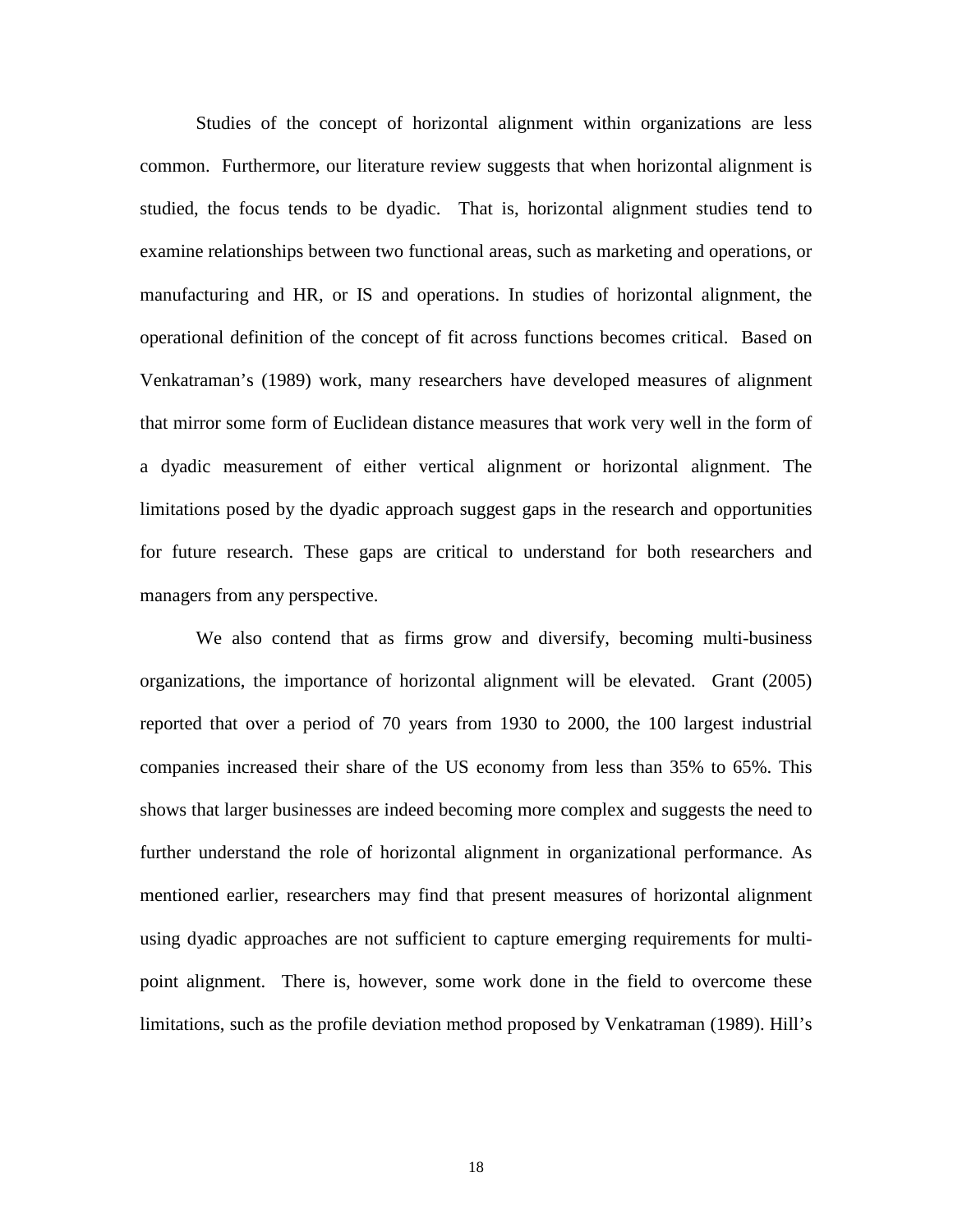(1994) profile analysis in operations strategy may also be adapted to measure horizontal alignment across several functions within an organization.

Our survey of the alignment literature has implications for both researchers and practitioners. Researchers interested in further understanding vertical alignment might do well to focus on developing larger sets of moderating variables beyond individual factors (e.g., years of association) and organizational characteristics such as formalization or decentralization. These new factors may include the morale of the workforce, or the life cycle of the firm or industry for instance. On the other hand, researchers interested in exploring alignment might find furtile ground in focusing more on horizontal alignment. This will entail exploring new and exciting areas of multi-point horizontal alignment more so than the dyadic studies that currently exist. This multi-point approach, studying fit in several functions of an organization simultaneously, may necessitate a deeper understanding of profile analysis and require statistical methods that also allow for moderating variables.

The implications of this study for practitioners are highlighted in the example of Southwest Airlines. Managers need to understand and explore both multi-point horizontal alignment and vertical linkages in their organization. Ways to measure and manage both types of alignment are needed as well as studies that clarify the contextual nuances and moderating variables of the alignment-performance relationship. For these studies to have value for decision makers, research methods that are focused on qualitative data as well as quantitative data might become critical and methods such as ethnographic approaches will have to be explored.

19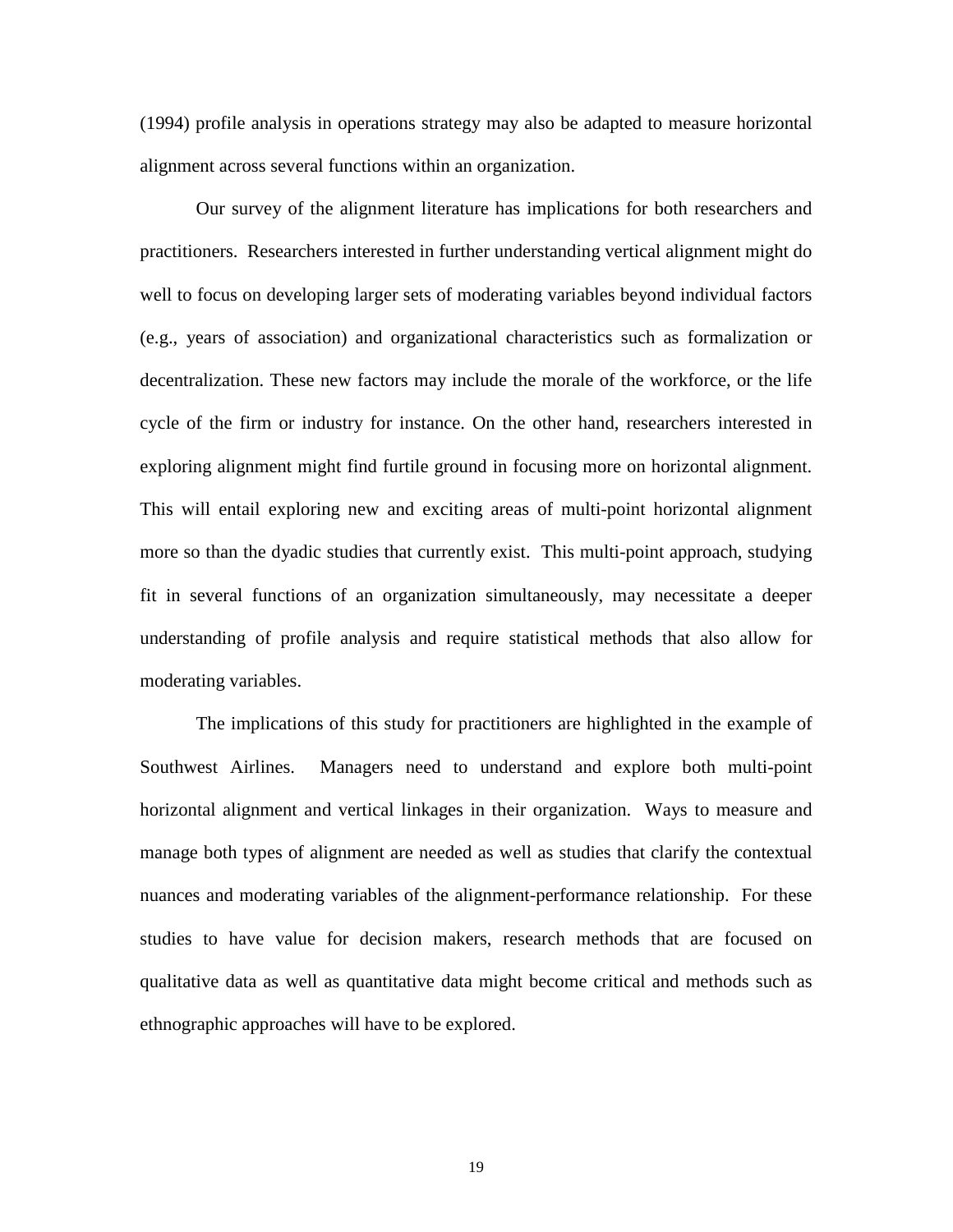The contribution of this study is that it documents the existing literature on the concept of organizational alignment and identifies new opportunities to continue to build and expand the research stream. While we appreciate and acknowledge the contributions of many researchers from a variety of sub-fields of management, we also strongly feel that in the new hypercompetitive, global marketplace, the time has come for a renewed focus on certain aspects of vertical alignment and, perhaps more importantly, a new focus on horizontal alignment. Our review identifies opportunities for fruitful research on the topic of organizational alignment.

### **Application Questions**

Managers in organizations with multiple strategic business units could use the following questions to assess the state of alignment in their respective units and the organization as a whole.

- 1. Are business unit managers in agreement with corporate managers on their organizational priorities? Are they in agreement with functional managers? Are functional managers in agreement with corporate managers?
- 2. Are functional managers from areas, such as marketing, operations, finance, in agreement with one another regarding their functions' priorities?
- 3. Are decisions within a function, such as operations management, aligned so as to support the functional strategy? For example, are decisions related to capacity planning, location, manufacturing planning and control systems, etc. aligned so as to support core competencies of the operations function?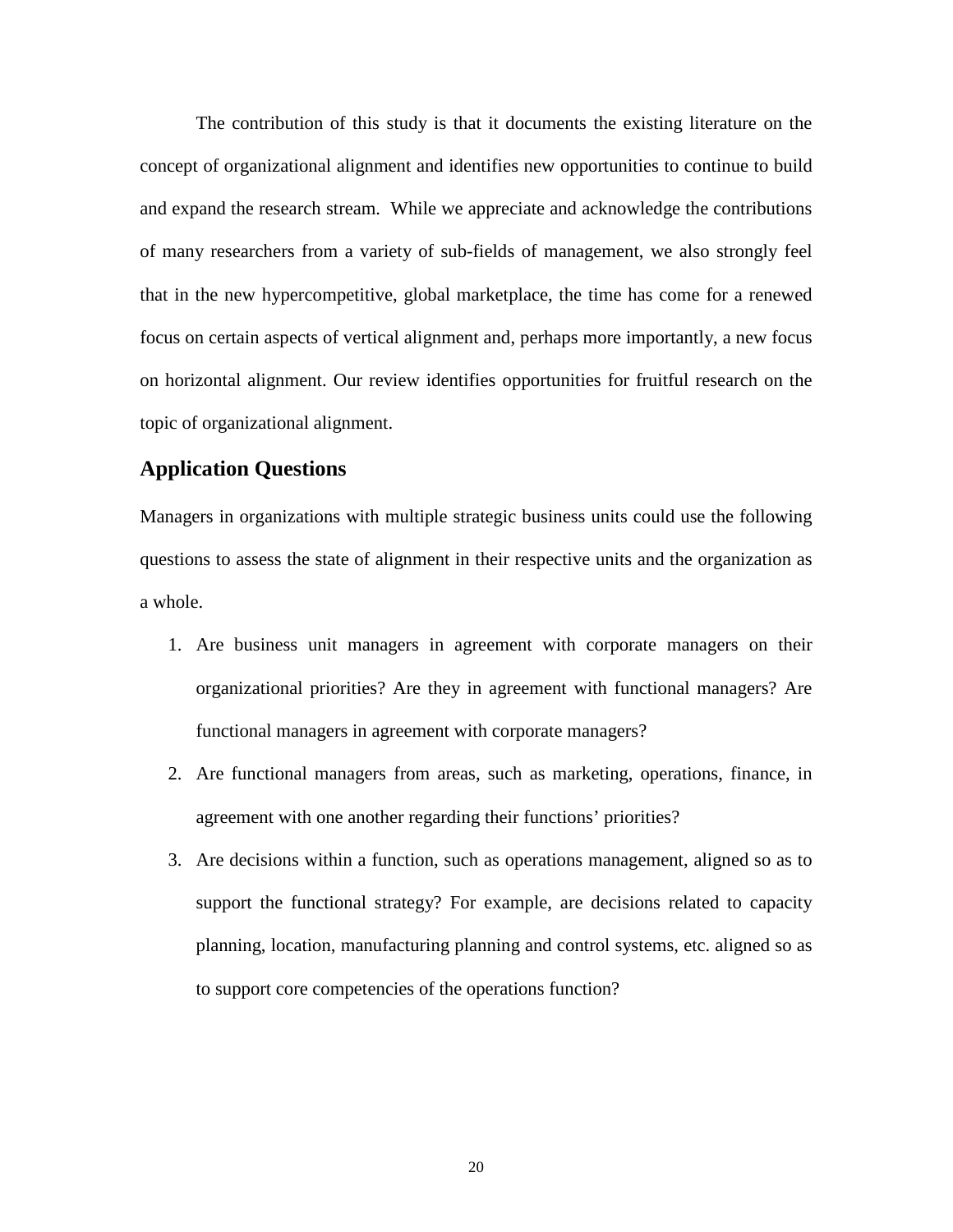#### **References**

- Alegre, J. and Chiva, R. (2004), "Alignment between product innovation and competitive priorities", *International Journal of Business Performance Management*, Vol 6 No 3/4, pp. 287-297.
- Anand, G. and Ward, P. T. (2004), "Fit, Flexibility and Performance in Manufacturing: Coping with Dynamic Environments", *Production and Operations Management*, Vol 13 No 4, pp. 369-395.
- Andrews, K. R. (1971), *The Concept of Corporate Strategy*, Irwin, Homewood, IL.
- Ansoff, H. I. (1965), *Corporate strategy: An analytical approach to business policy and expansion*, McGraw-Hill Book Company, New York, NY.
- Chan, Y. E., Sabherwal, R. and Thatcher, J. B. (2006), "Antecedents and Outcomes of Strategic IS Alignment: An Empirical Investigation", *IEEE Transactions on Engineering Management*, Vol 53 No 1, pp. 27-47.
- Day, G. S. (1984), *Strategic Market Planning: The Pursuit of Competitive Advantage,* West Publishing, St. Paul, MN.
- Decoene, V. and Bruggeman, W. (2006), "Strategic alignment and middle-level managers' motivation in a balanced scorecard setting", *International Journal of Operations & Production Management*, Vol 26 No 4, pp. 429-448.
- Edelman, L.F. Brush, C.G. Manolova, T. (2005), "Co-alignment in the resourceperformance relationship: strategy as mediator", *Journal of Business Venturing,* Vol 20 No 3, pp. 359-383.
- Galbraith, J. R. and Nathanson, D. A. (1978*), Strategy implementation: The role of structure and process.* West, New York, NY.
- Hagel, J. and Singer, M. (1999), "Unbundling the corporation", *Harvard Business Review*, March-April: pp. 133-141.
- Hamel, G. and Prahalad, C.K. (1994), *Competing for the Future*, Boston: Harvard Business School Press.
- Hayes, R.H. and Wheelwright, S.C. (1979), "Link manufacturing process and product life cycles", *Harvard Business Review*, Jan.-Feb., pp. 133-140.
- Hayes, R.H. and Wheelwright, S.C. (1984), *Restoring Our Competitive Edge***,** John Wiley and Sons, New York, NY.
- Hill, T. (1994), *Manufacturing Strategy: Text and Cases* (Homewood, IL: Richard D. Irwin).
- Hitt, M. A., Bierman, L., Shimizu, K. and Kochhar, R. (2001), "Direct and Moderating Effects of Human Capital on Strategy and Performance in Professional Service Firms: A Resource-based Perspective", *Academy of Management Journal*, Vol 44 No 1, pp.13-28.
- Hofer, C. W. and Schendel, D. (1978), *Strategy Formulation: Analytical Concepts*, West Publishing Co., St. Paul, MI.
- Homburg, C., Krohmer, H. and Workman, J.P., Jr. (1999), "Strategic consensus and performance the role of strategy type and market-related dynamism", *Strategic Management Journal*, Vol 20, pp. 339-357.
- Hrebiniak, L. G. and Joyce, W. F. (1984), *Implementing Strategy*, Macmillan Publishing Company, New York, NY.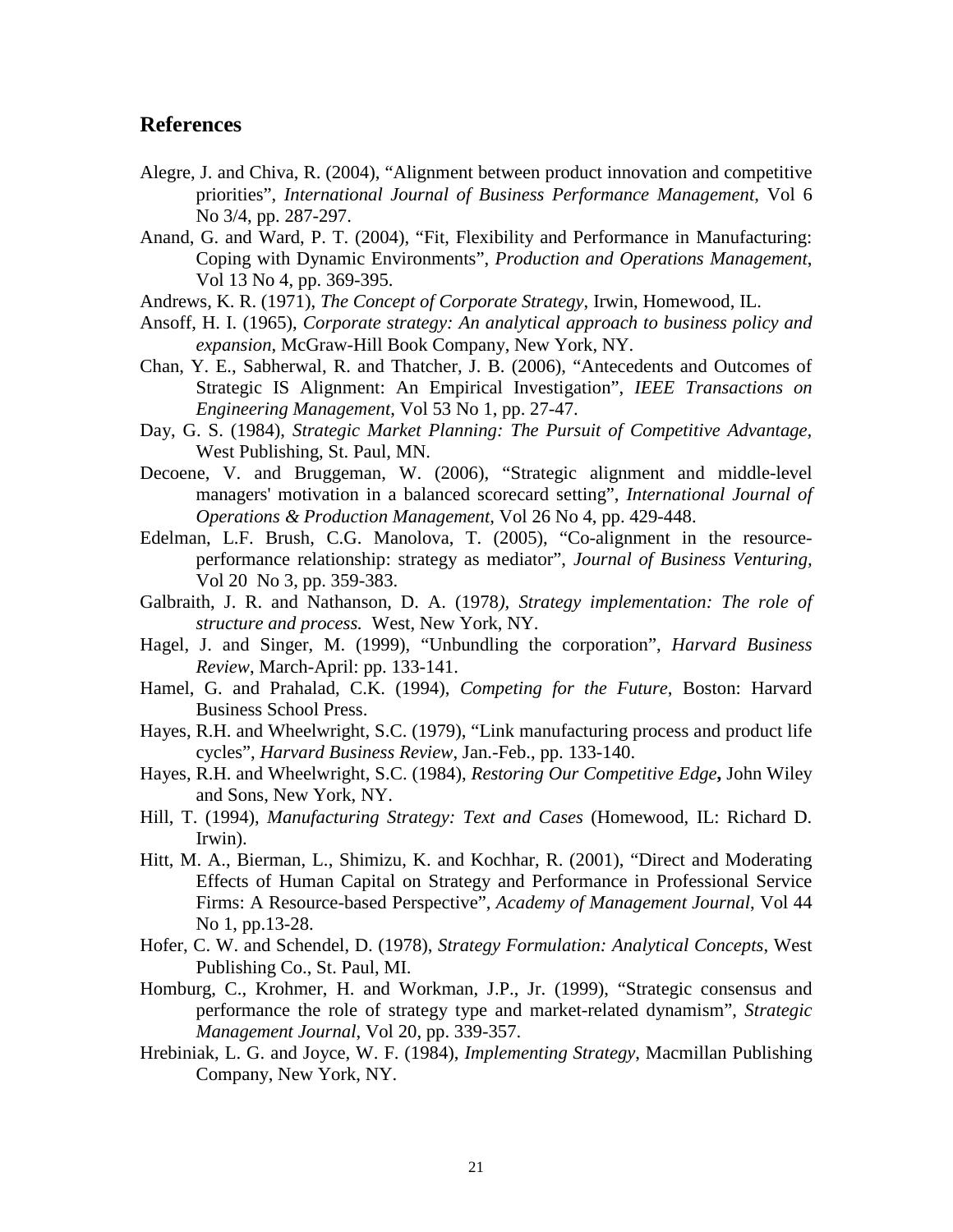- Jarvenpaa, S. L. and Ives, B. (1993), "Organizing for global competition: The fit of information technology", *Decision Sciences*, Vol 24 No 3, pp. 547–580.
- Joshi, M.P., Kathuria, R. and Porth, S.J. (2003), "Alignment of Strategic Priorities and Performance: An Operations Perspective", *Journal of Operations Management,*  Vol 21 No 3, pp. 353-369.
- Kaplan, R. S. (2005), "How the balanced scorecard complements the McKinsey 7-S model", *Strategy & Leadership*, Vol 33 No 3, pp. 41-46.
- Kathuria, R. and Igbaria, M. (1997), "Aligning IT Applications with Manufacturing Strategy: An Integrated Framework", *International Journal of Operations & Production Management*, Vol. 17 No 6, pp. 611-629.
- Kathuria, R. and Partovi, F.Y. (1999a), "Work Force Management Practices for Manufacturing Flexibility", *Journal of Operations Management,* Vol 18 No 1, pp. 21-39.
- Kathuria, R. and Porth, S.J. (2003), "Strategy Implementation: Managing the Organizational Issues" in Porth, S.J. (Ed.), *Strategic Management: A Cross-Functional Approach*, Prentice Hall, New Jersey, pp. 205-236.
- Kathuria, R., Joshi, M. P. and Porth, S. J. (1998), "Misalignment of Managerial Priorities Affecting OM: Has it Changed?", *International Journal of Operations and Quantitative Management,* Vol 4 No 1, pp. 43-54.
- Kathuria, R., Porth, S.J. and Joshi, M.P. (1999a), "Manufacturing priorities: Do general managers and manufacturing managers agree?", *International Journal of Production Research*, Vol 37 No 9, pp. 2077-2092.
- Kathuria, R., Anandarajan, A. and Igbaria, M. (1999b), "Linking IT Applications with Manufacturing Strategy: An Intelligent Decision Support System Approach," *Decision Sciences*, Vol. 30 No 4, pp. 959-991.
- Likert, R. (1961), *New Patterns of Management*, McGraw Hill, New York, NY.
- Lindman, F. T., Callarman, T. E., Fowler, K. L. and McClatchey, C. A. (2001), "Strategic consensus and manufacturing performance", *Journal of Managerial Issues*, Vol 13 No 1, pp. 45-64.
- Lingle, J.H. and Schiemann, W.A. (1996), "From balanced scorecard to IS management," *Management Review*, pp. 56-61.
- Lorange, P. and Vancil, R. F. (1977), *Strategic Planning Systems*, Prentice Hall, Engelwood Cliffs, NJ.
- Luftman, J. N. and Brier, T. (199), "Achieving and sustaining business-IT alignment," *California Management Review.*, Vol 42 No. 1, pp. 109–122.
- Miles, R. E. and Snow, C. C. (1978), *Organization Strategy, Structure and Process,* McGraw Hill, New York, NY.
- Miller, D. (1986), "Configurations of strategy and structure: towards a synthesis," *Strategic Management Journal*, Vol 7: pp. 233-249.
- Miller, D. (1996), "Configurations revisited," *Strategic Management Journal*, Vol 17, pp. 505-512.
- Mintzberg, H. (1981), "Organization Design: Fashion or Fit?" *Harvard Business Review,*  Vol 59 No 1, pp. 103-116.
- Olson, E. M., Slater, S. F. and Hult, G.T.M. (2005), "The Performance Implications of Fit Among Business Strategy, Marketing Organization Structure, and Strategic Behavior", *Journal of Marketing*, Vol 69 No 3, pp. 49-65.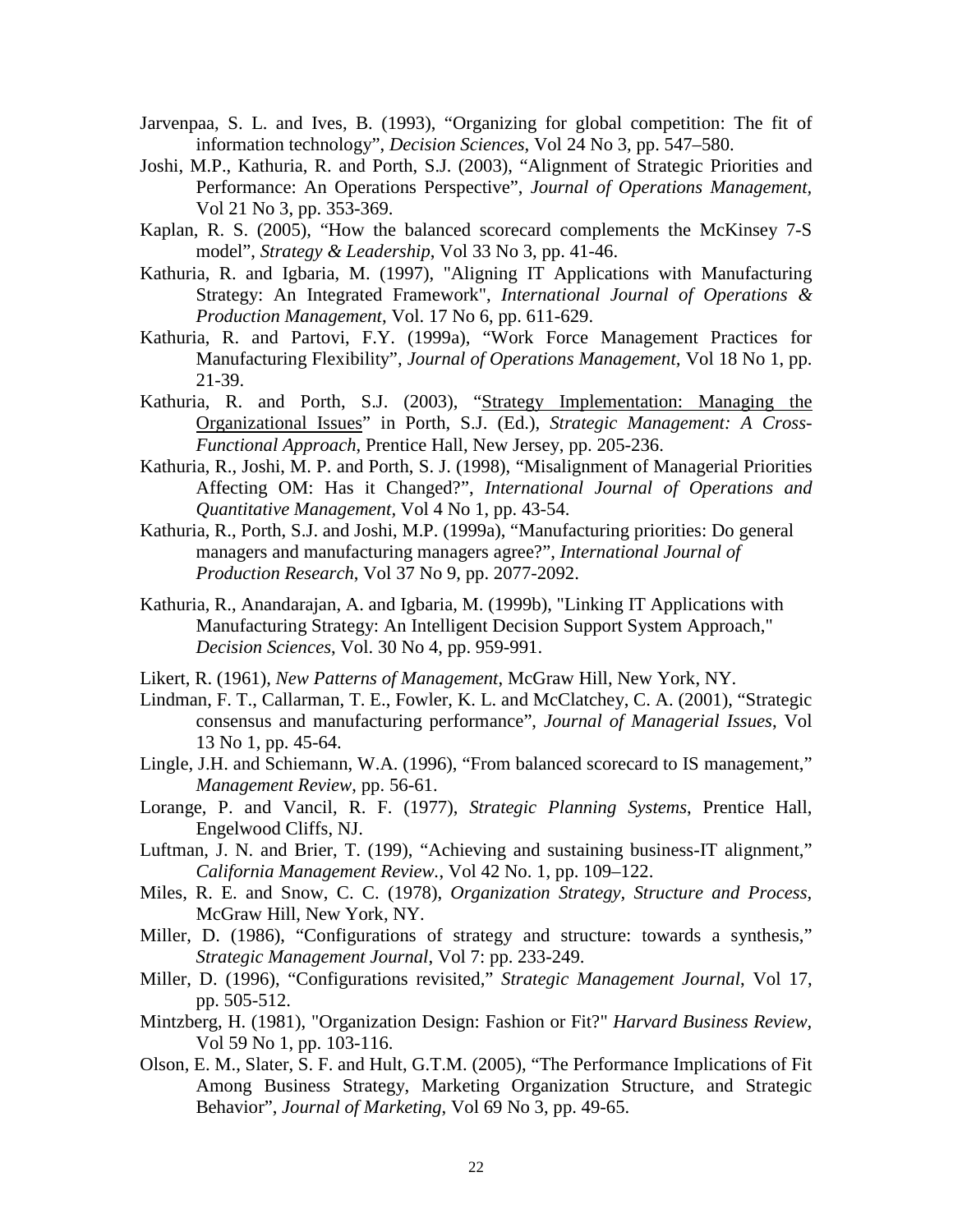- O'Regan, N. and Ghobadian, A. (2004), "The importance of capabilities for strategic direction and performance", *Management Decision*, Vol 42 No 2, pp. 292-313.
- Papke-Shields, K.E. and Malhotra, M. K. (2001), "Assessing the impact of the manufacturing executive's role on business performance through strategic alignment", *Journal of Operations Management*, Vol 19 No 1, pp. 5-22.
- Pascale, R.T. (1999), "Surfing the edge of chaos," *Sloan Management Review*, Spring: 83-94.
- Peters, T and Waterman, R. (1982), *In Search of Excellence: Lessons from Americas Best Run Companies,* Harper & Row Publishers, Inc. New York, NY.
- Porter, Michael E. (1996), "What Is Strategy?" *Harvard Business Review*, Vol 74 No 6, pp. 61-78.
- Rhee, M. and Mehra, S. (2006), "Aligning operations, marketing, and competitive strategies to enhance performance: An empirical test in the retail banking industry", Omega, Vol 34 No 5, pp. 505-515.
- Richardson, P. R., Taylor, A. J. and Gordon, J. R. M. (1985). "A strategic approach to evaluating manufacturing performance", Interfaces, Vol 15 No 6, pp. 15-27.
- Sabherwal, R. and Chan, Y. E. (2001), "Alignment between business and IS strategies: A study of prospectors, analyzers, and defenders", *Information Systems Research* Vol 12 No 1, pp. 11-33.
- Schroeder, R.G., Anderson, J. C. and Cleveland, G. (1986), "The content of manufacturing strategy: An empirical study", *Journal of Operations Management - Special Combined Issue*, Vol 6 No 4, pp. 405-415.
- Shichun Xu, Cavusgil, S.T., White, J.C. (2006), "The Impact of Strategic Fit Among Strategy, Structure, and Processes on Multinational Corporation Performance: A Multimethod Assessment", *Journal of International Marketing*, Vol 14 No 2, pp. 1-31.
- Skinner, W. (1969), "Manufacturing: The missing link in corporate strategy", *Harvard Business Review*, pp. 136-145.
- Skinner, W. (1974), "The focused factory", *Harvard Business Review*, pp. 113-119.
- Skinner, W. (1978), *Manufacturing in the corporate strategy,* Wiley and Son, New York, NY.
- Skinner, W. (1985), *Manufacturing: The formidable competitive weapon,* Wiley and Son, New York, NY.
- Smith, T. M and Reece, J. S. (1999), "The relationship of strategy, fit, productivity, and business performance in a service setting", *Journal of Operations Management*, Vol 17 No 2, pp. 145-161.
- St. John, C. and Rue, L. (1991), "Research notes and communications co-ordinating mechanisms, consensus between marketing and manufacturing groups, and marketplace performance", *Strategic Management Journal*, Vol 12, pp. 549-555.
- Stonich, P. J. (1982), *Implementing Strategy: Making Strategy Happen*, Ballinger, Cambridge, MA.
- Sun, H. and Hong, C. (2002), "The alignment between manufacturing and business strategies: Its influence on business performance", *Technovation*, Vol 22 No 11, pp. 699-705.
- Swamidass, P. M. (1986), "Manufacturing strategy: Its assessment and practice", *Journal of Operations Management*, Vol 6 No 4, pp. 471-484.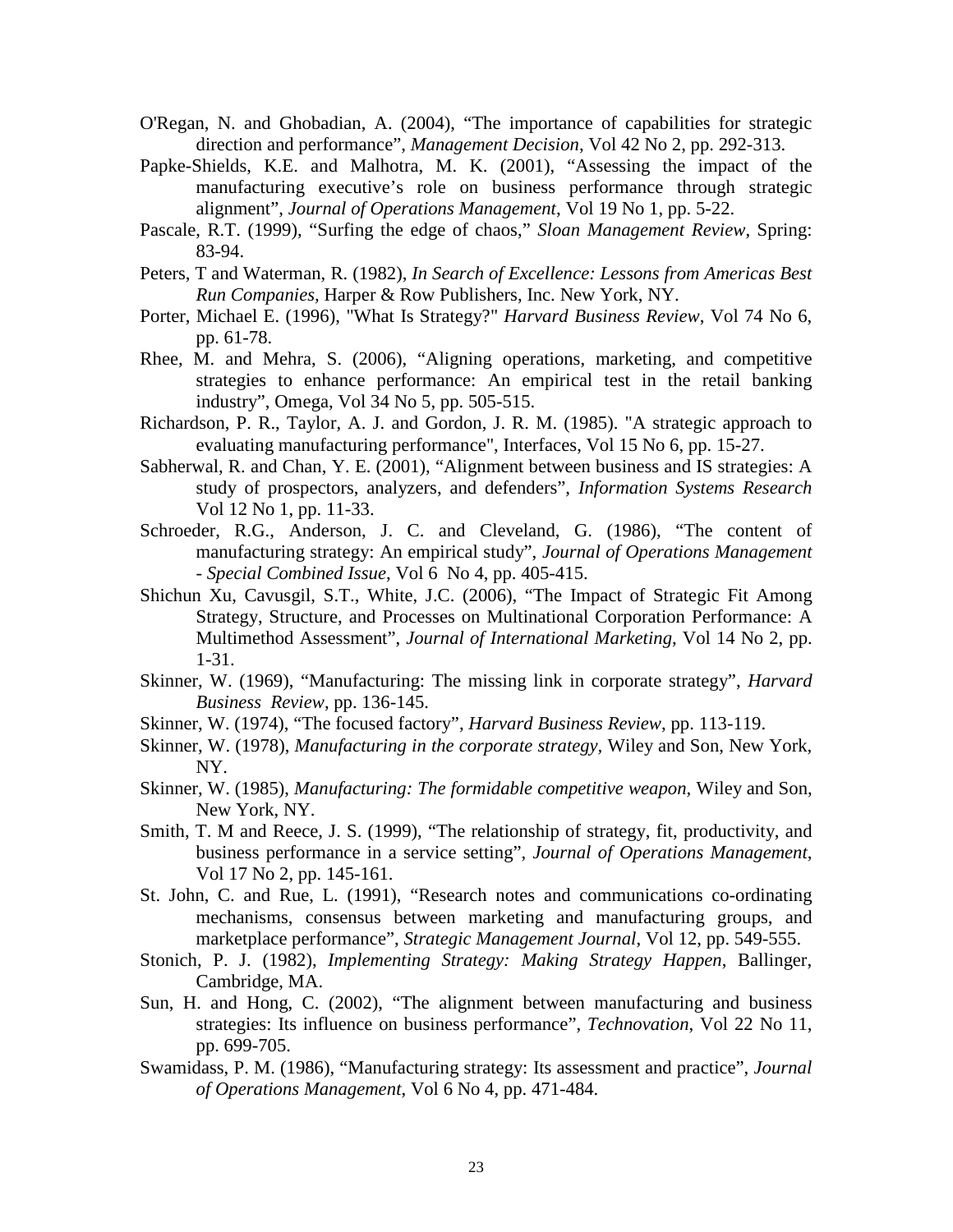- Tan, J. and Tan , D. (2005), "Environment-strategy co-evolution and co-alignment: a staged model of Chinese SOEs under transition", *Strategic Management Journal*, Vol 26 No 2, pp. 141-157.
- Tarigan, R. (2005), "An Evaluation of the Relationship between Alignment of Strategic Priorities and Manufacturing Performance", *International Journal of Management*, Vol 22 No 4, pp. 586-597.
- Venkatraman, N. (1989), "The concept of 'fit' in strategy research: Toward verbal and statistical correspondence", *Academy of Management Review*, Vol 14 No 3, pp. 423-444.
- Venkatraman, N. and Camillus, J. C. (1984), "Exploring the concept of 'fit' in strategic management", *Academy of Management Review*, Vol 9 No 4, pp. 513-525.
- Venkatraman, N. and Ramanujam, V. (1987), "Measurement of business performance in strategy research", *Academy of Management Review,* Vol 11, pp. 801-814.
- Vickery S. K., Droge C. and Markland R. E. (1993), "Production competence and business strategy: Do they affect business performance?", Decision Sciences, Vol 24 No 2, pp. 435–455.
- West, C.T. and Schwenk, C.R. (1996), "Top management team strategic consensus, demographic homogeneity and firm performance: A report of resounding nonfindings", *Strategic Management Journal*, Vol 17 No 7, pp. 571-576.
- Wheelwright, S. C. (1978), "Reflecting corporate strategy in manufacturing decisions", *Business Horizons*, February, pp. 57-66.
- Wheelwright, S. C. (1981), "Japan where operations really are strategic", *Harvard Business Review*, July-August, pp. 67-74.
- Wheelwright, S. C. (1984), "Manufacturing strategy: Defining the missing link", *Strategic Management Journal*, Vol 3, pp. 77-87.
- Whipp, R., Rosenfeld, R. and Pettigrew, A. (1989), "Managing strategic change in a mature business", *Long Range Planning*, Vol 22 No 6, pp. 92-99.
- Youndt, M. A., Snell, S. A., Dean, J. W., Jr. and Lepak, D. P. (1996), "Human resource management, manufacturing strategy, and firm performance", *Academy of Management Journal*, Vol 39 No 4, pp. 836-866.